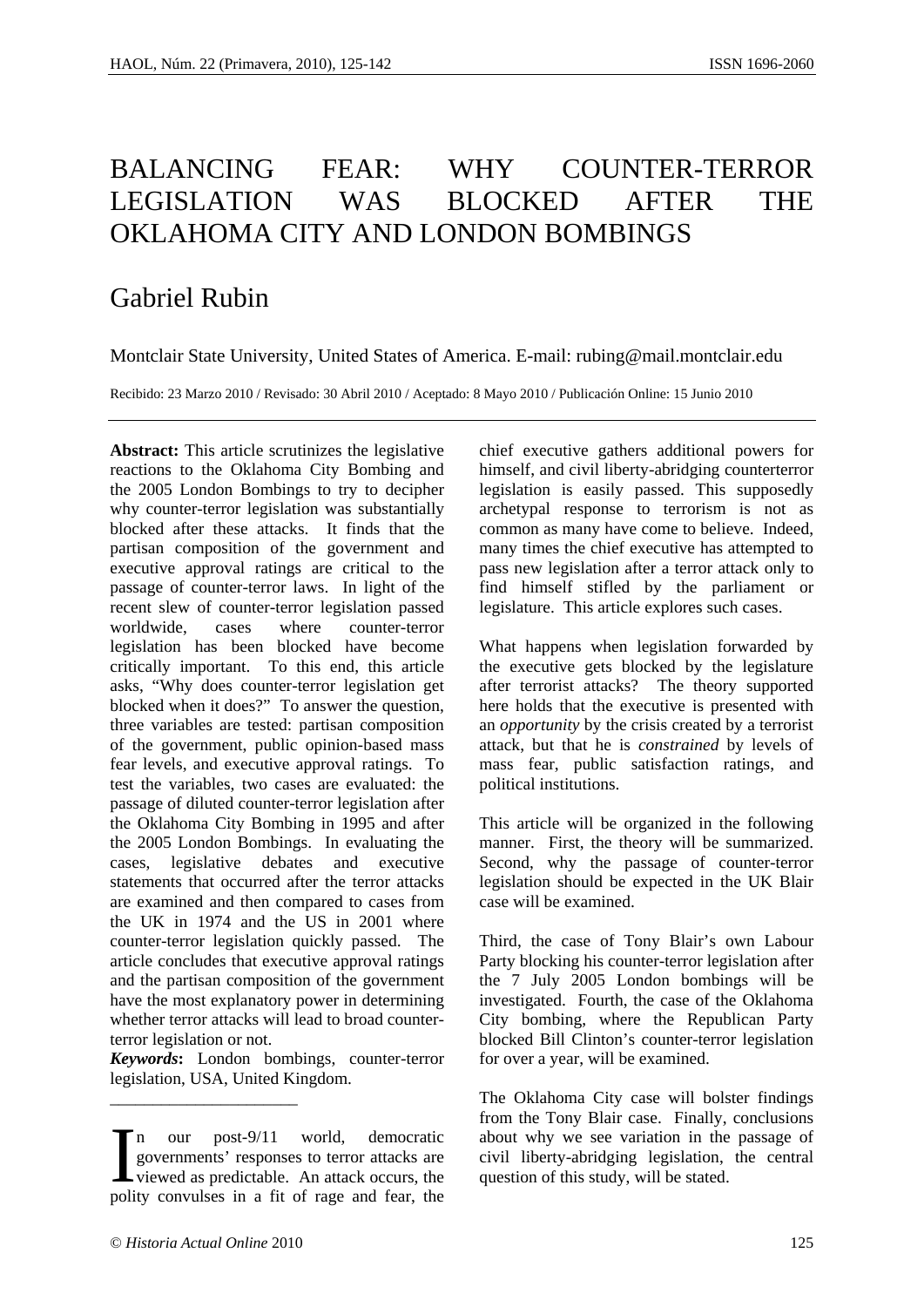#### **1. THE DESCRIPTION OF THEORY**

After a terrorist attack occurs, the government seems to convulse in a quick and forceful reaction. But the theory that is forwarded and supported here shows that the process of reaction is much more complex and that those reactions vary much more greatly than public perception holds. As depicted in Figure 1, the theory begins with the terrorist attack. That attack is viewed as an exogenous variable, that

is, something that occurs outside of the governmental process. It gets the process going, but does not determine how that process will transpire. An important point made by this study is that the nature of legislative responses to terror attacks cannot be predicted by the nature of the attack or by the number of fatalities. The limited reaction to the 7 July bombings in London, the 2004 bombings in Madrid, and numerous other attacks are testament to that fact.



The executive's role, the independent variable, has two components. First is what I call the *executive response*. At this stage the executive decides generally how to respond to the attack. He could try to seek new legislation, seek to deport immigrants (among other options) or not seek to respond at all. The executive forwards his plan by employing the second component of the independent variable: *executive threat-shaping*. Executive threatshaping, defined simply as how the government's chief executive shapes the terror threat, is the mechanism by which the executive pushes his counter-terrorist agenda. Though this study is focused solely on the civil implications of this strategy, the way that the executive attempts to shape the terror threat colors the state's international response to terror as well. Note that a critical distinction in executive threat-shaping strategies is whether the leader shapes the threat as an act of war or a crime.

The executive's response and threat-shaping strategies are constrained by two broad factors. First is *public opinion/mass fear*. In this study, mass fear levels, public willingness to forego liberties and executive approval ratings as well as other factors are measured using public opinion trend analysis. These factors work either to constrain or to enable executive action. The second constraint variable is *political institutions*. This variable encapsulates the following three factors: whether a government is run by a presidential or parliamentary system, level of partisan competition and government composition/party in power. Though all of these constraint variables will be looked at, two will be shown to have especially strong explanatory power: approval of the executive and the government's partisan composition. The *legislature*, the theory's intervening variable, enters the picture in the next stage of the process. It can either *support* or *block* the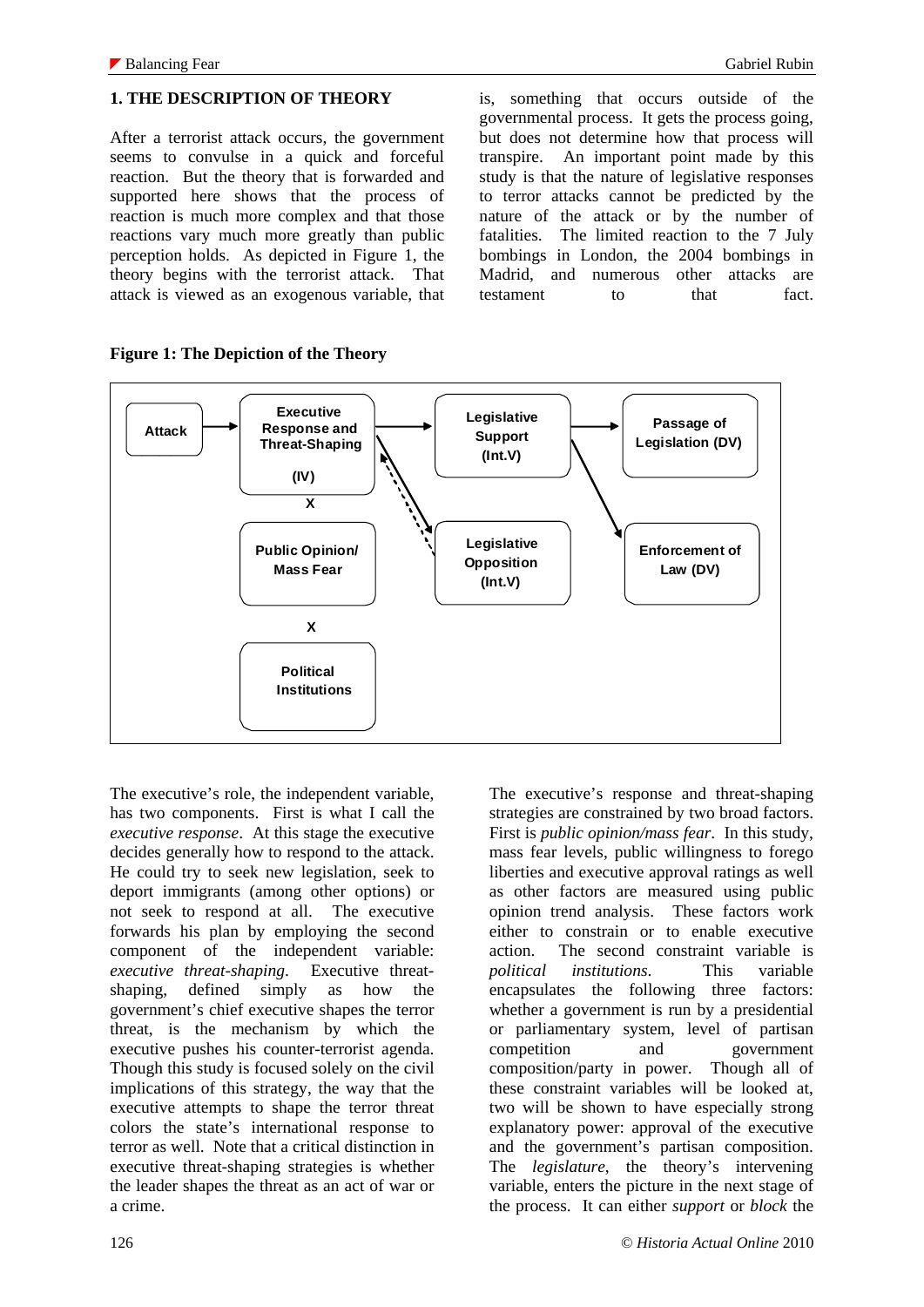executive's proposed legislation. If it attempts to block the new counter-terror laws, an interplay between the executive and legislature may occur wherein the executive tries to push the legislature to pass new legislation by shaping the threat accordingly. This give-andtake is depicted by the dashed line in Figure 1. The final stage is *passage of civil libertyabridging legislation* and *enforcement of civil liberty-abridging legislation*. These two outcomes are the dependent variables of this theory.

#### **2. WHY SHOULD WE EXPECT LEGISLATION TO PASS IN THE LONDON BOMBINGS CASE?**

Why should we expect counter-terror legislation to have been passed after the bombings of 7 July 2005? There are myriad reasons why we should expect legislation to have passed in this case. First, in the British system the prime minister controls government. That means that as long as the prime minister is head of government, all legislation that he proposes should pass parliament. Indeed, Tony Blair's counterterror legislation after the London Bombings, which sought to prolong detentions for terror suspects from 14 days to 90 days, was the first

legislation that had been blocked by parliament in Blair's eight-plus years in power to that date.

Second, the Bush administration successfully passed extensive counter-terror law after the terrorist attacks of 11 September 2001. If a system that has many more checks on executive power was able to pass legislation, then we can infer that the Blair government should have been able to push through its bill. Third, the United Kingdom has a much more extremist Muslim population than does the United States. For one, recall the arrests of 24 suspected terrorists who allegedly were plotting to blow up ten airliners flying from London to the United States on 10 August 2006.1 Further, a 2006 poll in the London *Telegraph* found that 4 in 10 British Muslims wanted Islamic Law implemented in the United Kingdom; that same year a poll in the *Sunday Times* found that 1 in 5 British Muslims sympathized with the London bombers<sup>2</sup>. Fourth, the UK has passed counterterror legislation many times will be seen later in this article. Fifth, Britain was at war with terrorists in Iraq and Afghanistan already, making the case for more domestic strictures on terrorists, thus, should not have been difficult.

|                                   | <b>Threat Shaped as War</b>   | <b>Threat Shaped as Crime</b>  |
|-----------------------------------|-------------------------------|--------------------------------|
| <b>Legislation Quickly Passed</b> | George W. Bush, 9/11          | Yitzchak Rabin, first intifada |
|                                   | Ariel Sharon, second intifada |                                |
|                                   | Harold Wilson, 1974           |                                |
|                                   | Birmingham bombing            |                                |
| <b>Legislation Substantially</b>  | Tony Blair, 7/7/05            | Bill Clinton-1995 Oklahoma     |
| <b>Blocked</b>                    |                               | City bombing                   |
|                                   |                               |                                |
|                                   |                               | Bill Clinton-1993 World        |
|                                   |                               | Trade Center bombing           |
|                                   |                               |                                |

Finally, consider the cases in Table 1. As is evident, most threats that are shaped as war lead to the quick passage of civil libertyabridging legislation. To these, we could add many cases, including, for instance, AB Vajpayee's passage of the Prevention of Terrorism Act (PoTA) after the 2001 Parliament bombing in India<sup>3</sup>, as well as antiterror laws passed in Canada, Australia, New

Zealand, and Japan after 11 September<sup>4</sup>. Tony Blair was the only executive who both shaped the threat as war and was substantially blocked in his attempt to pass anti-terror law, making his case a critically important one.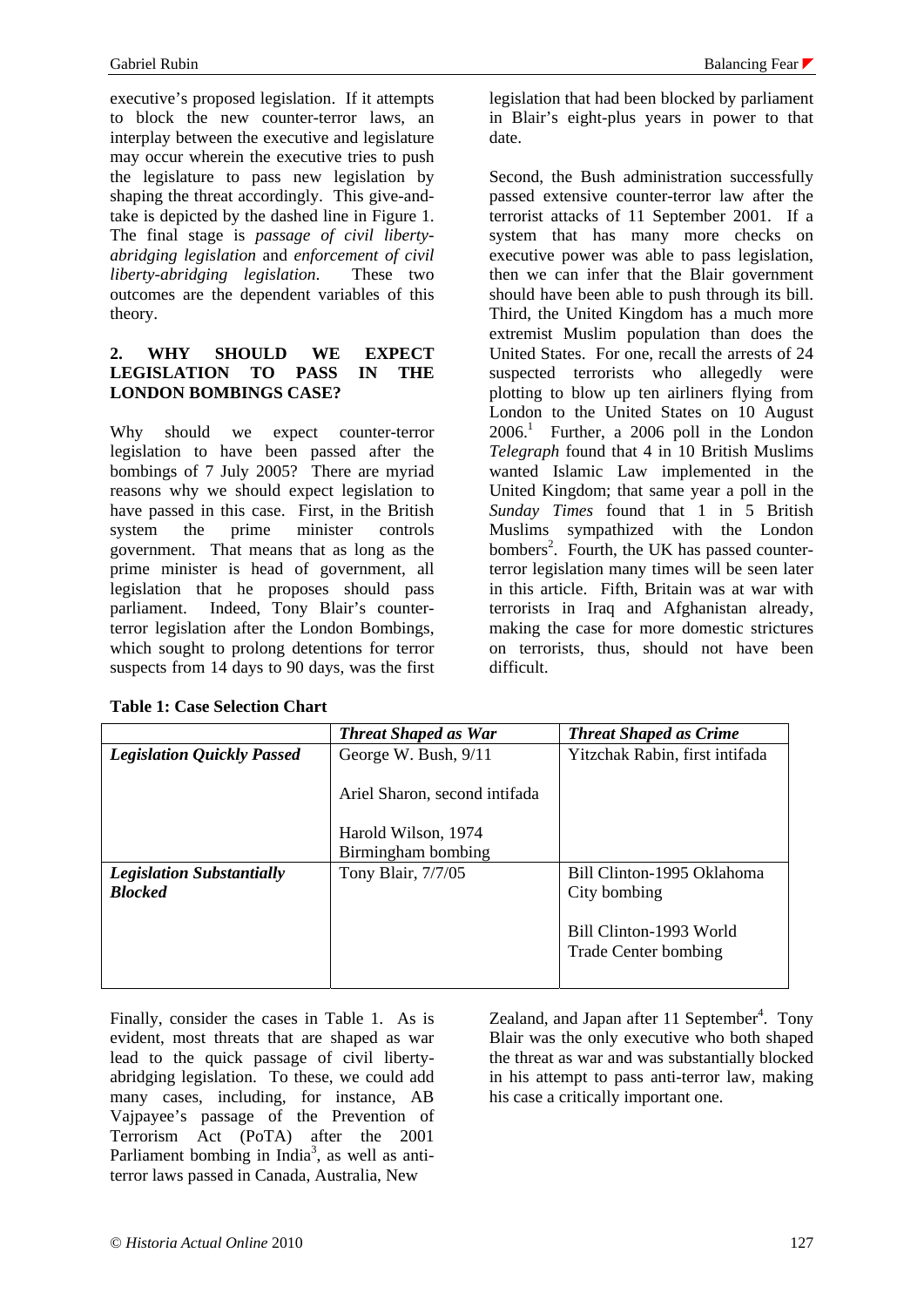# **3. THE 7 JULY 2005 LONDON BOMBINGS**

Why did the legislature block the Blair government's efforts to enact a new set of counter-terror laws? Before testing the theory described above, it is worth highlighting that British parliament has passed civil libertyabridging legislation in the past. For example, eight days after the Irish Republican Army (IRA) bombed pubs in Birmingham, killing 21 people and wounding 160, the parliament adopted the 1974 Prevention of Terrorism Act.<sup>5</sup> At the time, Prime Minister Harold Wilson plainly described the attacks as an act of war<sup>6</sup>. The bill passed through the House of Commons and House of Lords with remarkable speed despite the slim majority that Harold Wilson's Labour Party enjoyed. Indeed, the previous month's election had given the Labour Party a slim three-seat majority<sup>7</sup>.

Parliament's ability to block Blair's post-London Bombings bill is curious because Blair enjoyed a greater majority in Parliament, the London Bombings killed significantly more people, and the new laws Blair proposed would not have been much different from laws that had already been passed time and again by previous governments. One further cannot argue that Britain was not at war in 2005 and was in 1974. Both Tony Blair, as will be seen below, and Harold Wilson shaped the terrorist threat as a war, and British forces are today still at war in Iraq and Afghanistan with Islamist extremists.

## **3.1. The Attacks**

On the morning of 7 July 2005, as rush hour was drawing to a close, a series of explosions carried out by radical jihadist suicide bombers hit the London public transportation system. At 8:50 a.m. a bomb exploded on a subway train leaving Edgware Road station killing seven people and wounding 40. At the same time, a bomb exploded on a train traveling between Liverpool Street and Aldgate Station killing ten people and wounding over a hundred. In the deadliest attack of the day, also on the tube and also at 8:50 a.m., 27 people were killed and dozens injured when a bomb exploded on the Piccadilly line train near King's Cross station. About an hour later, at 9:47 a.m., a bomb exploded on the upper deck of the No. 30 bus as it traveled through Tavistock Square; fourteen people were killed and dozens wounded<sup>8</sup>. All told, 56 people, including the four bombers, were killed and over 700 wounded due to the attacks on July 7, 2005<sup>9</sup>. Two weeks later to the day, on July 21, 2005, four more bombers failed to carry out an identical attack targeting three underground stations and a bus. The bombers were thwarted by the failure of their bombs to fully  $exp$ lode $10$ .

The first reports about the bombings held that the attackers were Britons of Pakistani origin who were born, raised and radicalized in the United Kingdom<sup>11</sup>. But whereas three of the bombers were British nationals of Pakistani origin who lived in West Yorkshire (the fourth was a Jamaican-born British national), their radicalization had strong foreign connections $^{12}$ . Two of the bombers visited Pakistan in 2004. Further, an al-Qaeda member that had entered England via a Channel port two weeks before the blasts, left Britain a few hours before the bombings. Moreover, the explosives used in the bombings were similar to those used by al- $Oaeda<sup>13</sup>$ . A year after the bombings, al-Qaeda's spiritual leader Ayman al-Zawahiri claimed that two of the bombers had been trained for suicide operations at an al-Qaeda  $camp<sup>14</sup>$ .

Though there are tensions between Britain's Muslim and Christian populations, the attacks were not as "home-grown" as initially reported. Indeed, terrorism analyst Peter Bergen stated a year after the bombings that, "the London attacks were a classic al-Qaeda operation and not the work of self-starting terrorists as has been repeatedly suggested in the media $\frac{1}{15}$ . It turns out, then, that this was one case of international terrorism that was framed by the media as an attack by local elements. The response to the London attacks, thus, may have been more muted due to this local-framing by the media (as opposed to the media framing the attack as perpetrated by foreign forces and part of a larger war)<sup>16</sup>. As will be seen below, this media framing had little to do with how Tony Blair sought to shape the threat.

# **3.2. Executive Response**

At the time of the bombings, Tony Blair was hosting the meetings of the Group of Eight (G-8) in Scotland. That day, he made a statement framing the threat of terrorism as war, stating: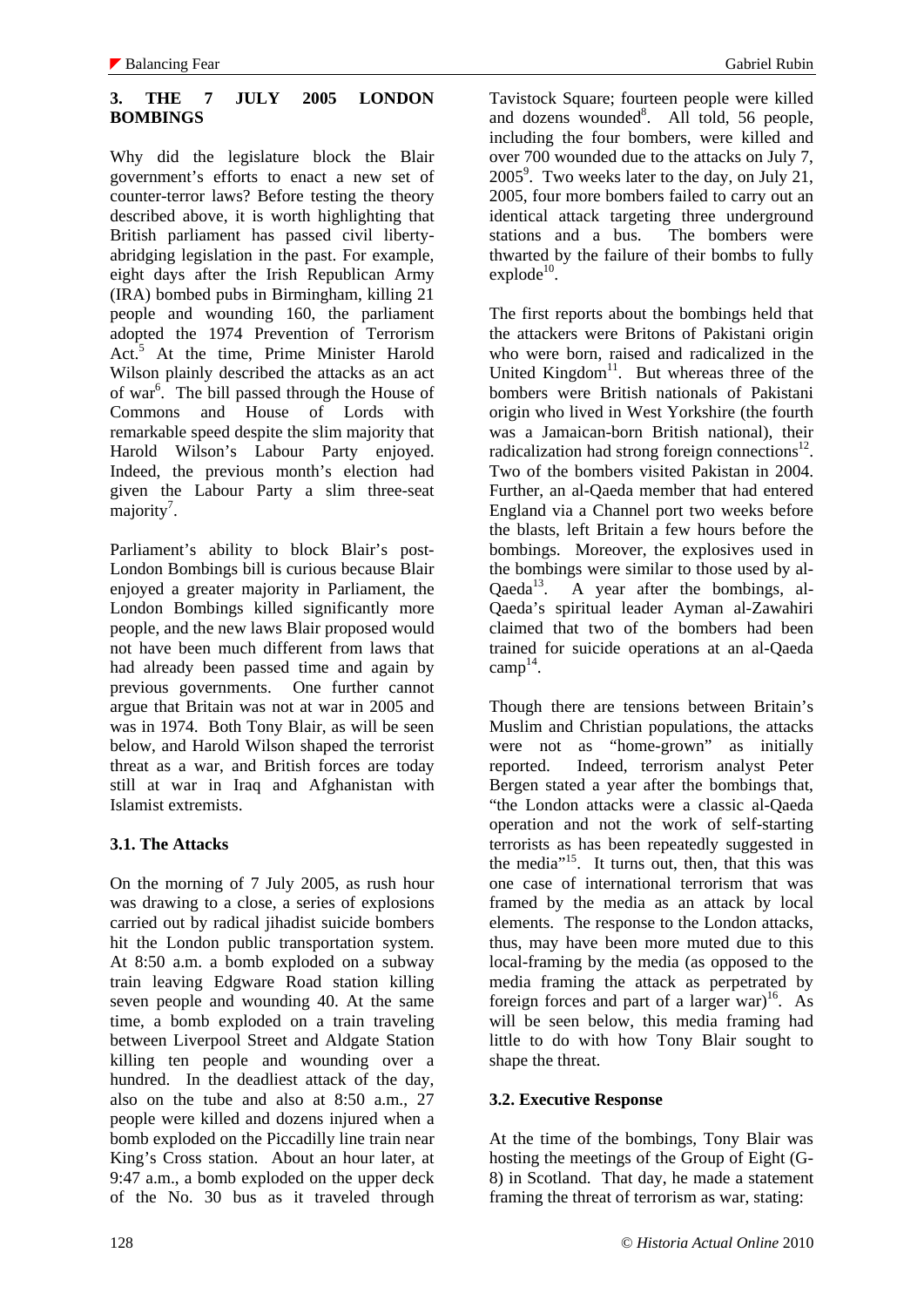"It is important … that those engaged in terrorism realize that our determination to defend our values and our way of life is greater than their determination to cause death and destruction to innocent people in a desire to impose extremism on the world. Whatever they do, it is our determination that they will never succeed in destroying what we hold dear in this country and in other civilized nations throughout the world".<sup>17</sup>.

Blair's statement framed the conflict against terror as a worldwide one. He implied that the world was entangled in a war between civilized nations and extremist terrorists. The threat magnitude was thus large, but, Blair suggested, the government would protect its people.

Three days later Blair made a speech wherein he spoke of his "revulsion" at the terrorist attacks. Blair outlined what had transpired during the attacks and named the probable perpetrators as "Islamic extremist terrorists, of the kind who over recent years have been responsible for many innocent deaths in Madrid, Bali, Saudi Arabia, Russia, Kenya, Tanzania, Pakistan, Yemen, Turkey, Egypt[,] Morocco" and on 11 September. Blair asked for additional anti-terror legislation, noting that Parliament had already pledged to pass further counter-terror legislation earlier in the year. He also set the tone for future statements when he stated that, "If, as the fuller picture about these incidents emerges and the investigation proceeds, it becomes clear that there are powers which the police and intelligence agencies need immediately to combat terrorism, it is plainly sensible to reserve the right to return to Parliament with an accelerated timetable." He closed by lauding the Muslim community of Britain saying that, "We will work with you to make the moderate and true voice of Islam heard as it should be"18. Blair's statements framed the conflict as one between innocent civilians and Islamic extremists, he stated that liberty-security tradeoffs would have to be made, and that Muslims in England should be tolerated. Blair's linking of the 7 July attacks to 11 September and other terror attacks from around the world, implied a high magnitude of threat.

Two weeks after the London bombings, Blair stated that he would not give "one inch" to terrorists and that he sought to confront them on "every level." He also stated that, "September 11 for me was a wake up call. Do you know what I think the problem is? That a lot of the world woke up for a short time and then turned over and went back to sleep again." Meanwhile, Conservative Party leader, and head of Blair's opposition, stated that, "One of the principle objectives of the terrorists is to divide us, one from another. So far ... they have failed in that objective. ... [W]e believe it is so important that we approach these difficult issues in a spirit of consensus, with the objective of reaching agreement wherever we possibly can"<sup>19</sup>. This speech was Blair's most urgent yet and it framed the threat as an urgent issue that cannot be ignored. It is important to note that at this stage, Tory rhetoric supported Blair.

Three and a half months after the London bombings, the Blair government unveiled new counter-terror legislation that would allow the British government to detain terror suspects for three months without charge, make the glorification or encouragement of terrorism an offense, and outlaw attending terror training camps in the UK or abroad. The proposed bill would have greatly affected free speech in Britain. According to Guardian columnist Seamus Milne, "under the terms of the bill, anyone who voices support for armed resistance to any state or occupation, however repressive or illegitimate, will be committing a criminal offense carrying a seven-year prison sentence"<sup>20</sup>. The legislation was introduced about one month after a video of one of the 7 July bombers was released that linked him to al-Oaed $a^{21}$ .

## **3.3. Legislative Opposition**

In this section, Blair's attempts to pass a 90 day detention will be focused on. Blair received strong opposition to his legislation almost immediately after he presented it. On 3 November 2005, Blair made the case for his legislation by stating that, "We have got to decide whether the civil liberties of people who are terrorism suspects should come before the civil liberties of the vast majority of people in this country. I say the civil liberties of those law abiding people should come first." Blair's legislation was already struggling to pass due to a coalition between ministers of parliament on the right and the left that were fed up with Tony Blair's  $rule^{22}$ . The Conservatives, Liberal Democrats, and Labour rebels that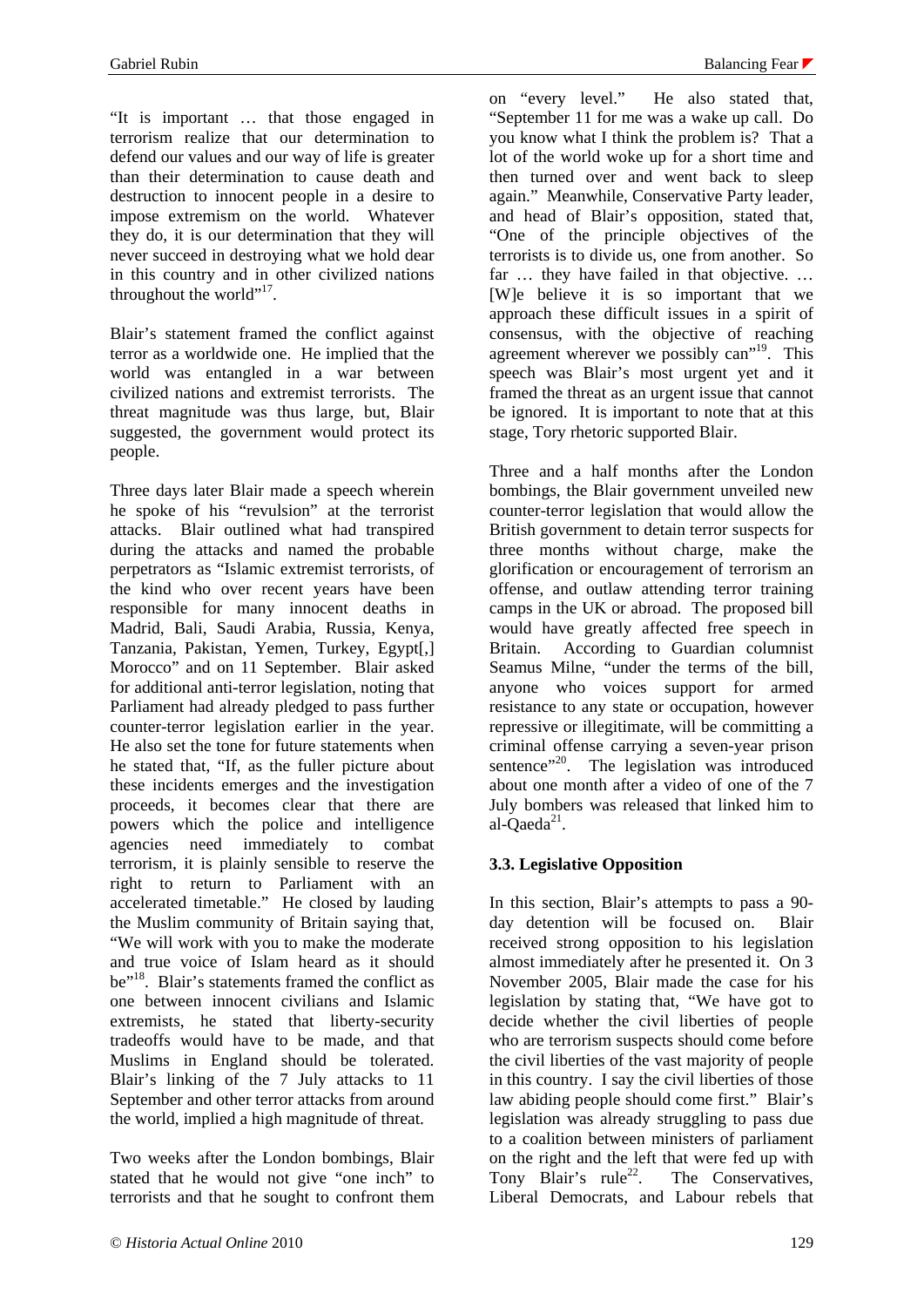Blair convinced Labour MP David Winnick to re-table the "rebel" Terrorism Bill amendment that would have set the detention limit at 28 days. Still, ministers in Blair's own party were disappointed with the Prime Minister's legislation and criticized him by saying that his politics were not in line with those of the Labour Party<sup>24</sup>. By 6 November 2005, Blair was convinced that his legislation would not pass. He withdrew negotiations on the 90-day limit and told the Home Secretary, Charles Clarke, to seek a compromise over the detention issue, as well as over separate plans to criminalize religious hatred and outlaw the glorification of terrorism<sup>25</sup>.

After attempts to magnify the terrorist threat once again backfired—Blair called the potential blocking of the 90-day detention, a "defeat for the security of the country" and accused Parliament of "woeful complacency"—the Prime Minister finally accepted that his bill would not pass<sup>26</sup>. Yet the very next day, on 8 November 2005, Blair once again tried to push through the 90-day detention limit, this time with a sunset clause. The Prime Minister stated that, "If we are forced to compromise, it will be a compromise with this nation's security." Blair pointed to a *Times* (of London) poll that found that 64% of the British public supported the 90-day rule. The head of the Conservative Party, Michael Howard countered that, "if you want to look for a precedent for 90 days, I suggest you find it in the apartheid regime in South Africa when the 90-day rule was one of the most notorious aspects of that regime"<sup>27</sup>.

It is important to note here that Blair's strategy for passing his terrorism legislation included repeatedly pointing to the fact that the police requested the 90-day detention limit. In essence, Blair was arguing that it was not he who desired this law, but rather heads of police that had asked for it. This strategy was ineffective as it shifted the process from one of an executive demanding legislation from the legislature to one of the executive asking the legislature, on behalf of experts, for legislation. Further, Parliament never fully understood why the police "required" the 90-day detention  $\lim^{28}$ . Effectively, Blair had stopped pushing the anti-terror legislation as a solution to a threat and, instead, was pushing the legislation as a tactical tool to help law enforcement. This formulation of the threat proved weak as it was easier for ministers of parliament to oppose the police than it was to oppose Blair and the public he purportedly represented. The reasoning behind Blair's bill was hidden in a letter from Andy Hayman, the assistant commissioner for the Metropolitan Police, rather than pronounced publicly and repeatedly by the Prime Minister<sup>29</sup>.

As expected, Blair's counter-terror legislation was blocked—the first legislation Blair had proposed in eight-plus years of power to be blocked—when 49 members of his own party joined the opposition to defeat the bill. In its stead, Parliament passed the 28 day detention limit proposal $30$ . Statements such as those of one Tory Member of Parliament who shouted, "We aren't a police state" trumped Blair's calls that the 90-day limit was necessary to protect the country from terrorism $31$ . The fallout from the blocked passage of Blair's anti-terror bill eventually led to Tony Blair's resignation, which he announced would occur within a year on 7 September  $2006^{32}$ .

# **3.4. What Happened?**

How did Tony Blair's own party block his anti-terror legislation? In order to answer this question, we will now examine each variable described in Figure 1 to decipher the main cause behind Tony Blair's counterintuitive fate. As detailed above, the independent variable in this article's theory is executive response and threat-shaping. Blair clearly tried to push a civil liberty-reducing response and did so by shaping the terror threat as a broad and urgent one. He continued to forward this response months after the 90-day detention period was turned down by parliament. For example, on March 21, 2006, Blair made a speech where he framed the battle between terrorists and democracies as "a clash about civilization." He stated that, "this is not a clash between civilizations. It is a clash about civilization. It is the age-old battle between progress and reaction, … between optimism and hope on the one hand; and pessimism and fear on the other"<sup>33</sup>. So, Blair did push counter-terror legislation and he did frame the terror threat accordingly. Still, he faced strong legislative opposition, had to fall back on using the police as an excuse for his counterterror agenda, and finally was thwarted in his antiterror efforts.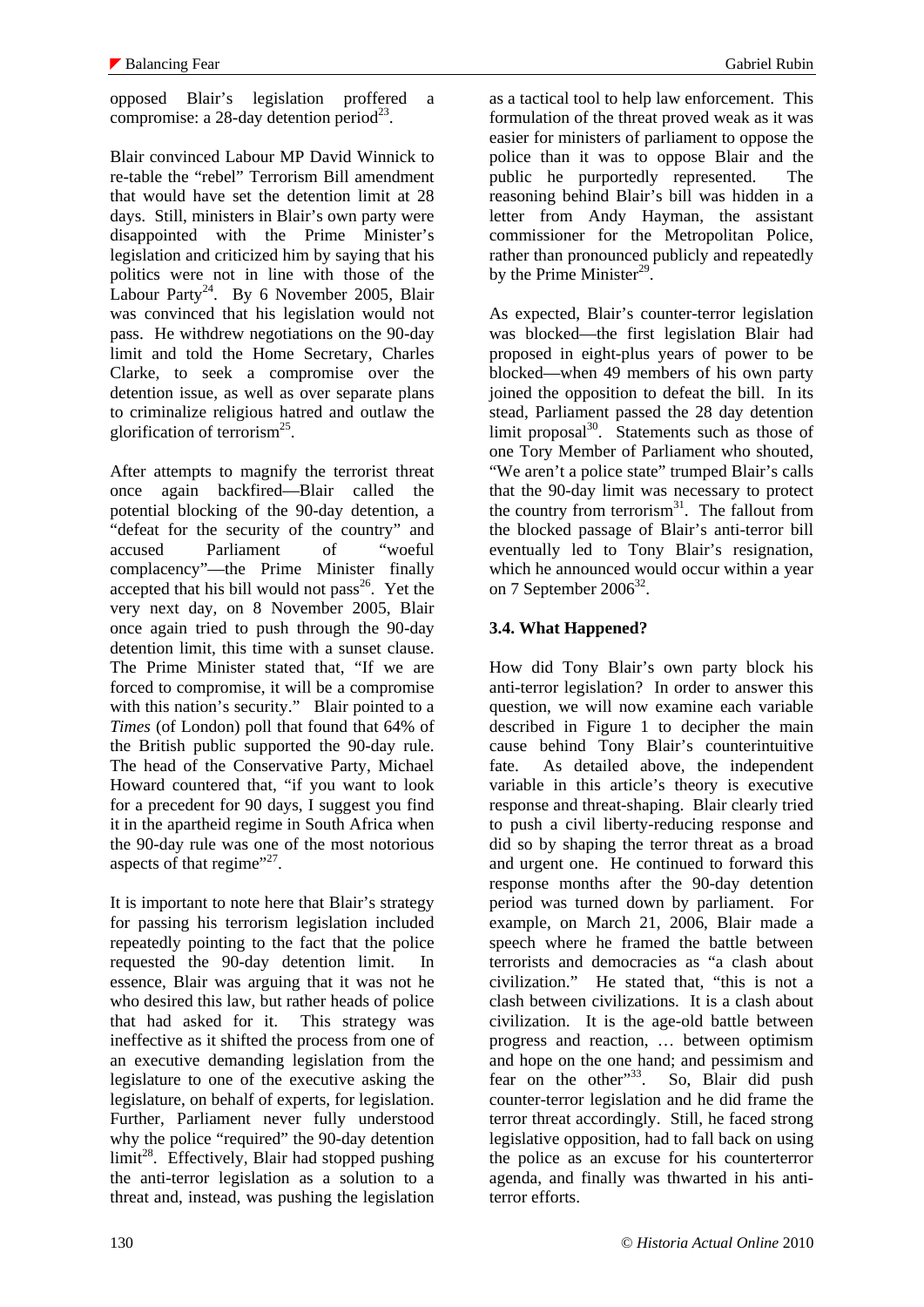Could the institution of parliamentary government have been the cause of Blair's demise? As established above, this cannot be the case. Parliamentary political systems actually allow prime ministers to pass law much more easily than executives in presidential systems. Moreover, the analysis in a previous study on the variant responses of presidential and parliamentary systems' reactions to terror attacks<sup>34</sup>, showed few differences if any between the two systems' responses to terrorism. Furthermore, counterterror laws have been repeatedly passed in Britain and have passed quite quickly, as seen in the above case on the 1974 Prevention of Terrorism Act. The only way that prime ministers can have their legislation blocked is if they lose their ruling coalitions. In this case,

it appears that Blair lost his, despite the continuation of Labour rule. But it was not due to institutional constraints. Next let us turn to findings on public opinion and mass fear. First, did the public desire that the government gain extra-police powers after the July 7, 2005 bombings? The answer is yes. An ICM/ News World survey polled respondents using the following prompt: "There are a number of people living in Britain who the authorities have identified as posing a potential terrorist threat. Do you think extra powers should or should not be made available to deport or detain them?" As Figure 2 demonstrates, 88% of respondents to the 17 July 2005 poll said that their government should have extra powers to deport or detain terrorists, or to do both.

**Figure 2. UK Extra Police Powers** 



An alternate explanation for the blocked legislation may be that fear levels did not rise after the attacks. After all, many pundits pointed to the famed "stiff upper lip" of Londoners and their stoic, balanced response to terrorism<sup>35</sup>. Yet, as Figure 3 demonstrates, mass fear levels in Britain did rise after the

London bombings by 20 percentage points $36$ . Though fear levels receded precipitously within a year of the attacks, this drawdown of fear levels is a common occurrence. Mass fear levels after terror attacks occur generally spike and then recede. Therefore, Britons responded rather typically to this terror attack<sup>37</sup>.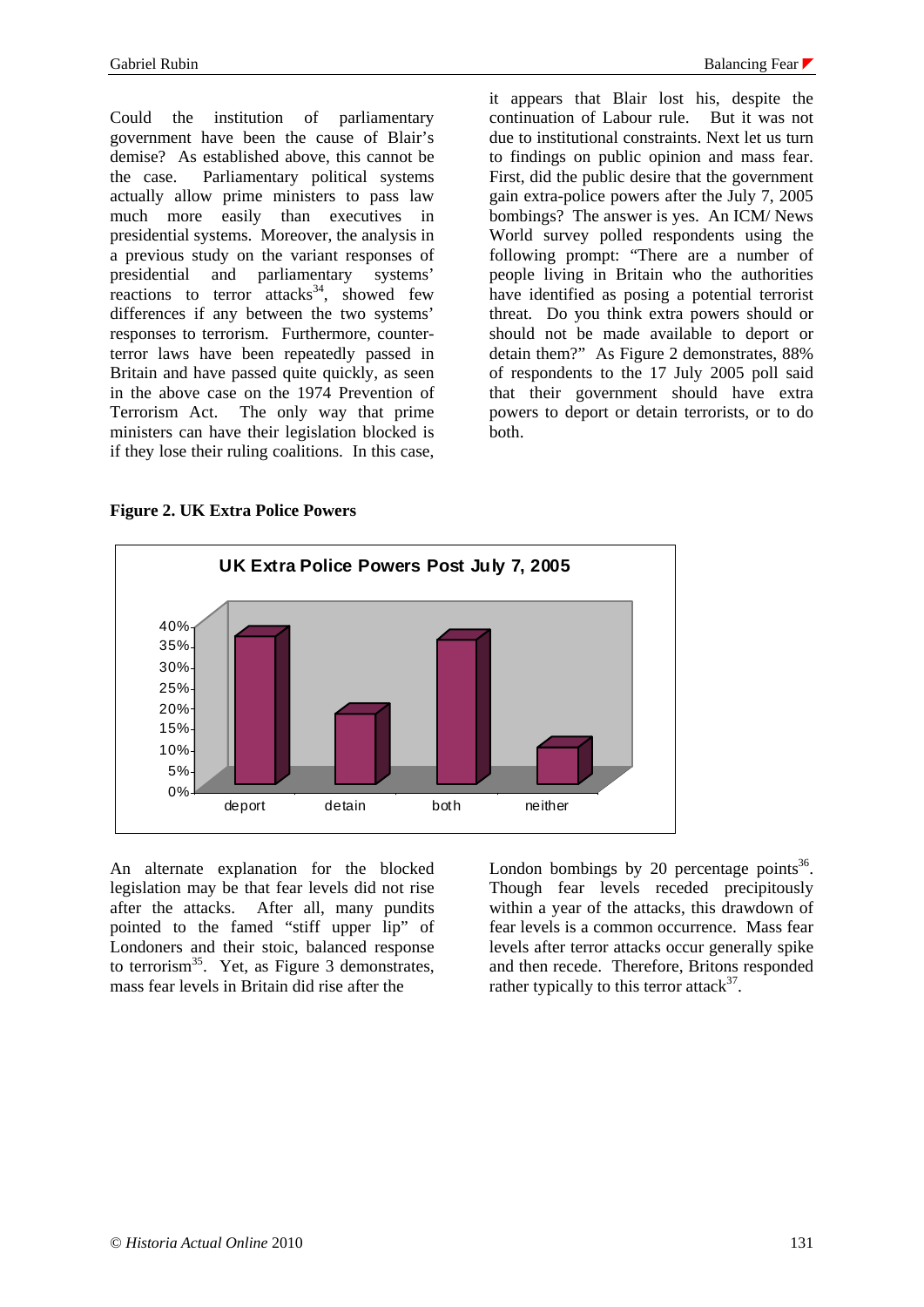#### **Figure 3. Percent Fearful of Terrorism in UK, 2004-2006**



**Figure 4. Blair: Approval Rating, 1997-2007** 



The important poll figure in explaining this case is Blair's approval rating. Figure 4 compiles data acquired from the Ipsos-MORI Political Monitor on the Prime Minister's approval ratings. Surprisingly, Blair saw no rally 'round the leader effect' after the 7 July 7 bombings. His approval ratings, already at 39%, moved upward slightly due to the bombings but then dipped back down to 39% a month later. Without sufficient public support, Blair did not have a strong enough mandate to pass further civil liberty reductions. Notice in Figure 4 Blair *did* see a surge in his support after the 11 September 11 attacks. Thus, not all terror attacks yield increased support for the executive.

#### **3.5. Contributing Factors: Executive Mandate and Previous Legislation**

There are two other contributing factors for the failure of Blair's post-London bombings antiterror legislation. The first is that in addition to Blair's low approval ratings, he did not have a strong mandate. Though it is true that the partisan composition of the House of Commons clearly favored the Prime Minister, as Labour held the majority in parliament, his party was not behind him. Statements like those above about Blair's actions not being indicative of the Labour Party's platform are testament to that fact; so too, of course, is the fact that Blair's own ministers of parliament voted against him on the anti-terror bill. Though Blair's approval ratings had been low for at least a year before the bombings, his party may have felt pressure from the opposition due to its recent electoral gains. Indeed, Labour had lost 47 parliamentary seats in the 2005 election. The election losses, coupled with the Blair's low approval ratings, drove home the fact that the British public was growing weary of Blair's rule of Labour; his mandate, thus, was weak and his party chose to stand against him for this reason.

A second reason why Blair's legislation was blocked is that anti-terror legislation had just been contentiously passed in March 2005. The March legislation made house arrests for terror suspects, without charge or trial,  $\text{legal}^{38}$ . These house arrests, called control orders, forbid a terror suspect from using the phone or Internet<sup>39</sup>. The control order law came into effect only after raucous debate in the House of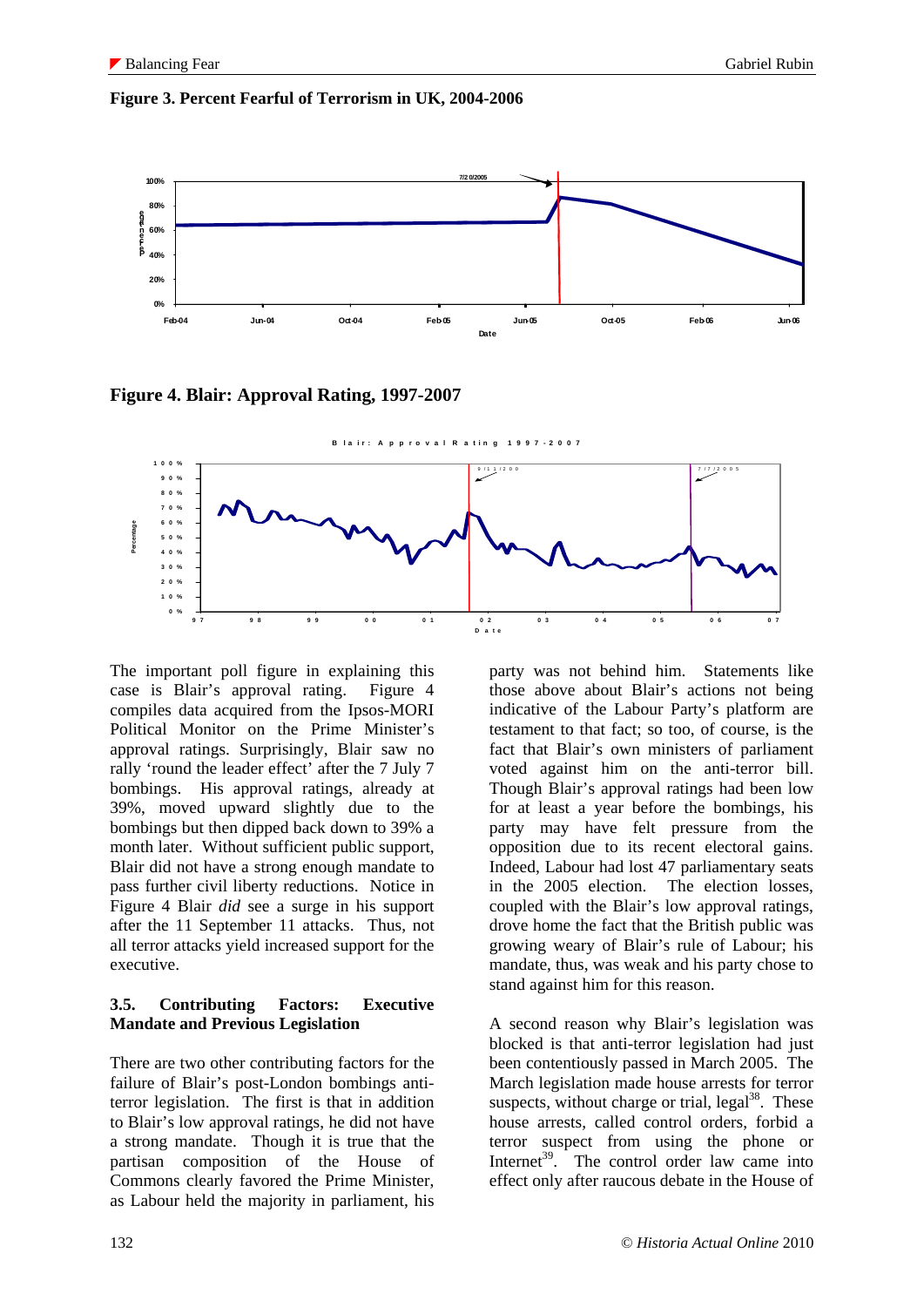Commons and a rare hold-up in the House of Lords $40$ 

Blair's leadership of the Labour Party had basically become synonymous with the new "security state" that Great Britain had become. His parliament passed the 2005 Serious Organized Crime and Police Act, which prohibited protestors from demonstrating within one kilometer of Parliament. He also spearheaded the creation of the national system of license-plate recognition cameras and, in 2006, the national identity card system $41$ . Under Blair, certainly due to the very real threat of terrorism, Britain has become a surveillance state, in which there is one closedcircuit TV camera for every 14 citizens<sup>42</sup>. Blair's rule had incrementally, but radically changed the nature of government in Britain; government was now more pervasive, intrusive and powerful. The public's distaste for this outcome was made clear in the debates over the 2005 pre-London bombings terror bill, and eventually led to the defection of Labour Party members and the ouster of Tony Blair. Blair's weak mandate, exhibited most obviously in his low approval ratings but also in Labour Party electoral losses, and previous legislative actions led to the blocked passage of his antiterror legislation.

## **4. THE OKLAHOMA CITY BOMBING**

Let us now turn to a second case of counterterror legislation being substantially blocked by a legislature in order to assess the results of the London Bombings case. The subsequent case examines the blocked passage of President William Clinton's counter-terror legislation after the 19 April 1995 Oklahoma City bombing. Like in the previous case, compromise legislation was eventually passed, in the form of the Antiterrorism and Effective Death Penalty Act (AEDP) of 1996. Still, the AEDP was not passed until a year after the Oklahoma City bombing—and three years after the first World Trade Center bombing.

Here I examine the Oklahoma City bombing looking at executive threat-shaping after the bombing, the legislative debate that transpired, the content of the counterterror legislation proposed, and the reasons for the stalled passage of the post-terror attack legislation.

The case will be examined, once again, by going through the variables the theory described above.

### **4.1. Executive Threat-Shaping: A Moving Target**

On the morning of April 19, 1995 at 9:03am, Timothy McVeigh, an anti-government extremist, drove a rented Ryder truck full of homemade explosive into the Alfred P. Murrah Federal Building in Oklahoma City, Oklahoma. The resulting explosion destroyed half of the nine-story federal building and damaged twenty-five surrounding buildings. It also took the lives of 168 people and wounded  $674$  more<sup>43</sup>. The Oklahoma City bombing was the largest terrorist attack to date on US soil.

In the immediate hours after the Oklahoma City bombing, Middle Eastern terrorists were thought to have been the perpetrators of the attack. In fact, it was reported on the *CBS Evening News* that a government source had stated that the bombing had, "Middle Eastern terrorism written all over  $it^{44}$ . As will be shown below, the fact that a white, US-born, anti-government extremist was behind the attack drastically changed the way in which Clinton framed the threat. Instead of calling for a war against terrorists, Clinton called for the crimes of a narrow group of antigovernment extremists to be contained. Clinton's framing of the threat as a crime clearly did not make his proposed counterterror legislation appear urgent.

On 21 April 1995, Clinton made broad threats against the potential bombers, calling the bombing, "an attack on the United States." He declared that he would consider military retaliation if the bombers turned out to be foreigners. "There is no place to hide," Clinton announced. "Nobody can hide any place in this country, nobody can hide any place in this world, from the terrible consequences of what has been done<sup>"45</sup>. Still, Clinton preached tolerance stating: "This is not a question of anyone's country of origin. This is not a question of anybody's religion. This was murder, this was evil<sup>"46</sup>. Counter-terror legislation had already been introduced in February 1995 under the Omnibus Counterterrorism Act, but the bill had stalled in Congress; now it appeared that passage of new counter-terror legislation would be inevitable<sup>47</sup>.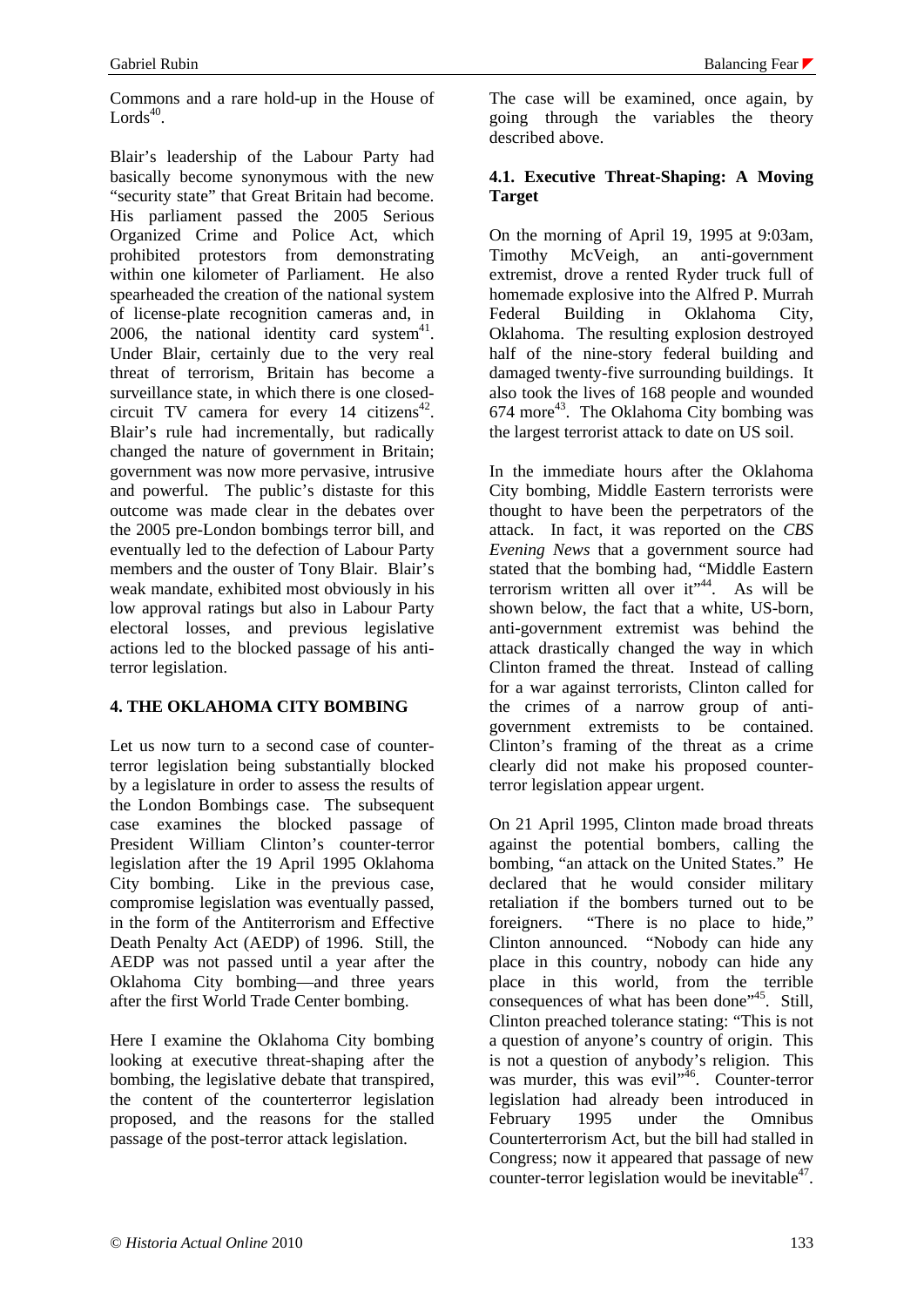Four days after the bombing, with the news out that the perpetrator was not a Muslim but rather a right-wing extremist, Clinton spoke in Oklahoma City at the post-bombing memorial prayer service. He tried to calm the families of the victims by recalling the words of a widow whose husband was murdered when Pan American flight 103 was bombed in 1988. She said that, "The hurt you feel must not be allowed to turn into hate, but instead into the search for justice." But only a few paragraphs later, Clinton asserted that, "one thing we owe those who have sacrificed [i.e., the victims] is the duty to purge ourselves of the dark forces which gave rise to this evil." Clinton continued to frame the conflict as one between regular Americans and members of irrational hate-groups. He was not attempting to shape the threat as a war, but rather as an important internal struggle between those Americans who follow the rule of law and those who believe it does not apply to them. Indicative of his even-keeled message, Clinton declared that, "we will stand against the forces of fear. When there is talk of hatred, let us stand up and talk against it" $^{48}$ . The importance of the conflict seemed to recede as Clinton now assailed militia groups, right-wing extremists and even "the influence centers in our culture—the entertainment industry, the sports industry",49.

Clinton's blunted rhetoric was also present in a 5 May 1995 speech at Michigan State University in which he defended the American government, arguing that Americans have more freedom than most people in the world, and recanted the limits on government imposed by the Constitution. He further stated that, "Our founding fathers created a system of laws in which reason could prevail over fear"<sup>50</sup>. That said, he continued to state that Americans were vulnerable due to the existence of "evil" ultra-right paramilitary groups and pushed the terror threat as one with a great magnitude. He did this by playing on Americans' worst fears, "No one is free in an America where parents have to worry when they drop off their children for day care, or when you are the target of assassination simply because you work for the government," he said $5^1$ .

Even with the threat shaped as a crime that needed to be contained, the passage of libertyabridging counter-terror laws appeared certain after the bombing<sup>52</sup>. Yet, an April 24, 1995

*Irish Times* article that doubted the passage of Clinton's new law proved prescient. It stated:

"while the mood in the US can be compared to that in Britain in 1974 when parliament rushed through the Prevention of Terrorism Act in the wake of the Birmingham bombings, it is by no means certain the Republican majority in Congress will favor a curtailing of civil liberties, especially when targeted against groups that are more likely to have Republican sympathies"<sup>53</sup>.

#### **4.2. The Proposed Legislation and the 1996 Antiterrorism Act**

Before delving into the year-long debate between the President and Congress over new antiterror legislation, let us first look at the content of the legislation that Clinton proposed, and that was eventually passed. Looking at the legislation here will provide context for the legislative debate that transpired. Clinton's proposed counter-terror legislation contained the following provisions that made it into the final legislation, which was passed one year after the Oklahoma bombing.

The 1996 Antiterrorism Act, "established a special court that would use secret evidence to deport noncitizens accused of association with terrorist groups; it gave the executive branch the power to criminalize fundraising for lawful activities conducted by organizations labeled 'terrorist'; it repealed the Edwards amendment, which prohibited the FBI from opening investigations based on First Amendment activities; and it resurrected the discredited ideological visa denial provisions of the [1952] McCarran-Walter Act to bar aliens based on their associations rather than their  $\arccos^{554}$ .

The legislation allowed the FBI to gather information more freely on paramilitary groups<sup>55</sup>, but increased wiretapping authority was blocked by Republicans in Congress who were worried about the curtailment of civil liberties $56$ .

Basically, the act allowed the Department of State to designate groups as "terrorist," and thus made granting visas to their members and providing these groups with humanitarian aid or donations a  $\text{crime}^{57}$ . Americans banks would also have to freeze the funds of the members of any organization deemed as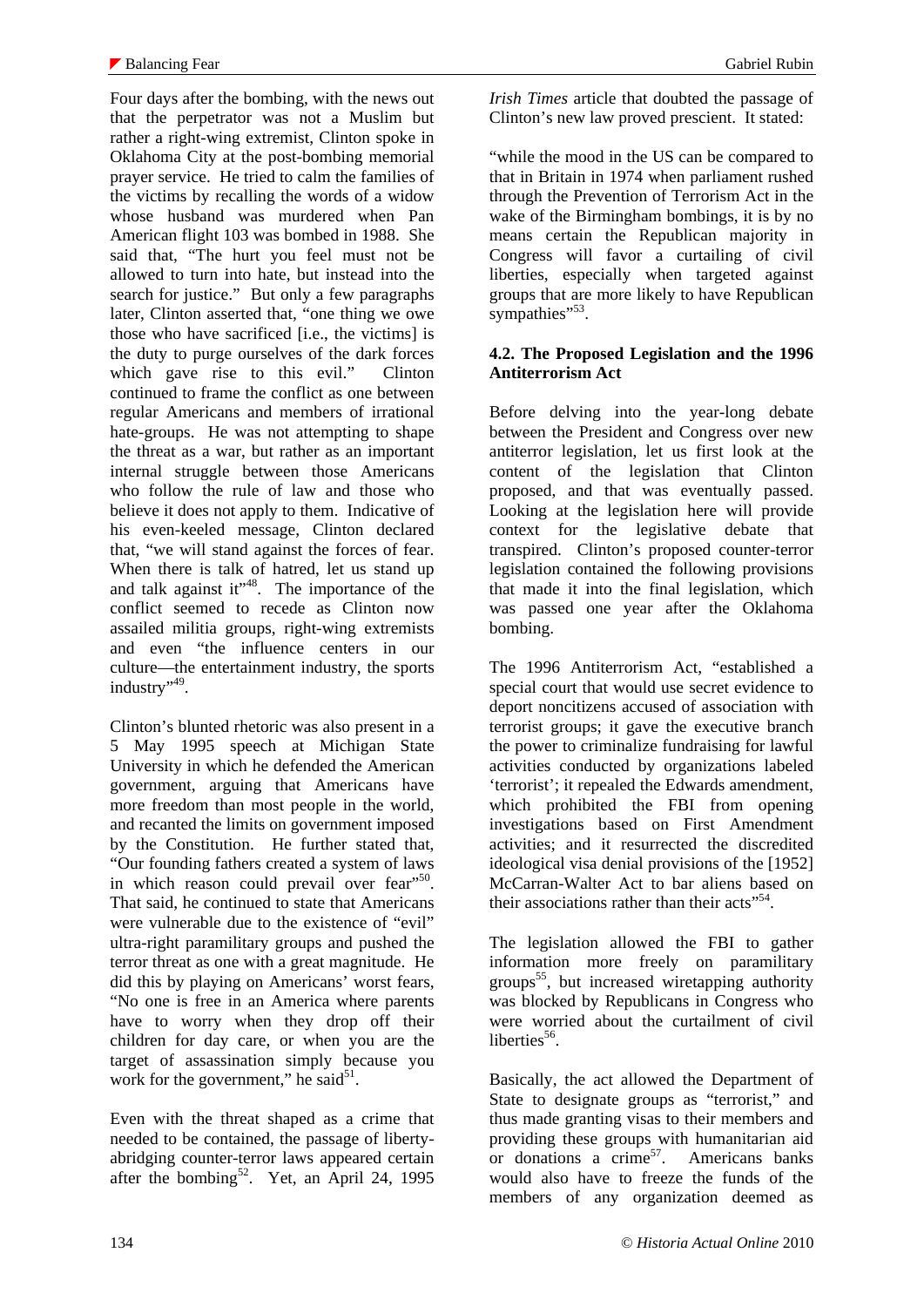terrorist<sup>58</sup>. Further, under the Act the government could "invoke … secret evidence provisions whenever the attorney general determine[d] that public disclosure of the evidence against an alleged 'alien terrorist' would 'pose a risk to the national security of the United States or the security of any person'"<sup>59</sup>. The bill impacted mainly Muslims who were accused of association with terrorist  $groups<sup>60</sup>$ .

### **4.3. The Debate: Republicans Defend Civil Liberties against Security-Minded Democrats**

With the terror threat shaped as a marginal one, Clinton's anti-terror legislation, originally proposed in February 1995, appeared out of place. The President was harping on the threat of hate speech and right-wing zealots<sup>61</sup>, while forwarding legislation that made it easier to deport immigrants allegedly linked to terror groups<sup>62</sup>. Five days after the bombing, the Senate passed a symbolic resolution condemning the bombing and praising the President for the rapid aid he helped the victims receive. The resolution also vowed that the Senate would "expeditiously approve" new counter-terrorism legislation<sup>63</sup>. On April 27, 1995, the Senate leaders of the majority Republican Party introduced an updated antiterror bill to the judiciary committee. Amending the previously proposed counterterror bill, the new, proposed bill would add tags made of microscopic particles to raw materials that could be used for bomb making, allow the military to participate in domestic criminal cases, give the FBI more leeway in conducting electronic surveillance, and stiffen penalties for attacks on federal employees  $64$ .

Though the American public was in a state of fear and Clinton was pushing new legislation, Republican Senator Bob Dole, the majority leader in the Senate, counseled patience. Dole stated, on an ABC news program, his view that, "we better move slowly on the legislation we're considering, make certain we get it right so we can sit here a year form now … and say we did the right thing … instead of getting caught up in emotion and going too far and maybe end up trampling on" an innocent person or group's rights<sup> $65$ </sup>. In response to the Republican Party's sense of calm, Clinton publicly argued on 2 May 1995 that America's open society was vulnerable "to the forces of organized evil," while U.S. Treasury officials

asked Congress for increased funding and legal authority to combat what they described as a war on the federal government<sup>66</sup>. By the end of the month, Clinton declared that, "Congress has a right to review this legislation to make sure the civil liberties of American citizens are not infringed … but they should not go slow. Terrorists do not go slow, my fellow Americans. Their agenda is death and destruction on their own timetable"<sup>67</sup>. In response, Senator Dole threatened to "pull down" the counter-terror bill if President Clinton did not rein in Democrats who had added 67 amendments to  $it^{68}$ .

Three days later, on 7 June 1995, seven weeks after the Oklahoma City bombing, the Senate overwhelmingly passed Bill Clinton's counterterror legislation in a  $91-8$  vote<sup>69</sup>. The bill contained a key provision fought for by Republicans that limited the appeals of death row inmates in Federal courts<sup>70</sup>. Two weeks later, the House Judiciary Committee approved the legislation<sup>71</sup>, but it would rot in the House for a year before it would finally be passed. A coalition of far-right and far-left members of the House of Representatives stymied the bill on grounds of civil liberties and gun ownership rights<sup>72</sup>.

Clinton's anti-terrorism bill had been heralded by House Democrats, such as Dick Gephardt, who stated on 15 May 1995: "We must do more than merely convicting those responsible for this horrific act of violence, and bringing them to swift and certain punishment. We must serve warning to all who would use extremist means to advance their extremist ideas: We will use the full force of our laws to find them. to punish them, and to rid our society of their hateful acts. And when those laws aren't enough, we'll write tough new laws to rein in their wanton bloodshed and terrorism."<sup>73</sup>

While House Republicans counseled patience, some Democrats repeatedly stated that the passage of new counter-terror legislation was both necessary and urgent<sup>74</sup>.

Despite the Democrats' claims of urgency, an unlikely coalition of special interest groups made up of the American Civil Liberties Union (ACLU), the National Rifle Association (NRA), and Arab and Muslim groups, joined together to block the bill in the House. House Republicans were also uneasy about passing a bill aimed against anti-government libertarians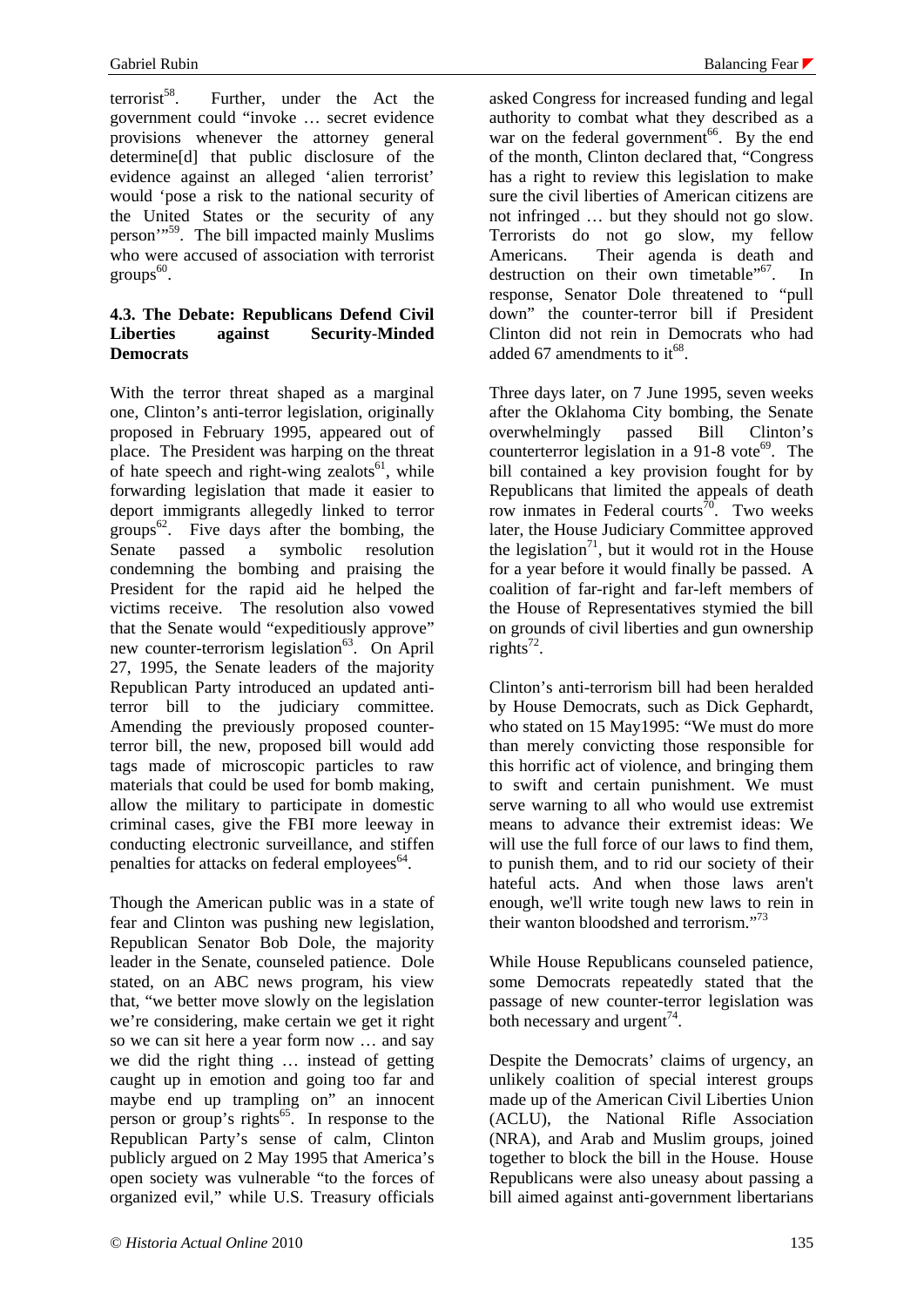and gun owners. Meanwhile, House Judiciary Committee chairman Henry Hyde (a Republican) excised the legislation of its roving wiretap provision and tucked into it Republican Party Contract with America crime provisions that relaxed laws on habeas corpus and allowed for speedier death penalties<sup>75</sup>.

On March 13, 1995, the Republican House majority voted 246-171 to weaken Clinton's antiterrorism bill. House members said that they feared the federal government more than they feared terrorists<sup>76</sup>. Finally, the anti-terror legislation, now called the Anti-terrorism and Effective Death Penalty Act of 1996, was passed by the House on 15 April 1996. Democratic Representative Charles Schumer complained that, "this bill should be called the better-than-nothing anti-terrorism bill"<sup>77</sup>. In his weekly radio address, the President bitterly complained that House Republicans had gutted the counter-terror bill, largely by removing its provision for roving wiretaps "under pressure from the Washington gun lobby"78. The House gave its final approval for the bill in a bipartisan 293-133 vote on 18 April. Rep. Henry Hyde stated that the compromise legislation, "maintains the delicate balance between freedom and order"<sup>79</sup>. Five days after the one-year anniversary of the Oklahoma City bombing, Clinton signed the new counterterrorism bill<sup>80</sup>.

# **4.4. Why Was Clinton's Anti-terror Legislation Blocked for One Year?**

There are numerous reasons for why it took Clinton's proposed anti-terror legislation over one year to pass through Congress. We will evaluate those reasons looking first at executive response and threat-shaping, then public opinion and mass fear, and finally institutional variables. The way in which President Clinton shaped the terror threat certainly hurt his legislation's cause. He shaped the threat as a crime and though he continually spoke to the urgency of the terror threat, his framing of the conflict as one between law-abiding Americans and antigovernment hate groups and right-wing extremists did not resonate with Congress or the public. One might argue that he had no choice in shaping the threat as such, but he could have pointed more often to the 1993 World Trade Center bombing, the original cause for the proposed legislation, as well as the 1993 siege of the Branch Davidians in Waco, Texas. Instead, the President pointed fingers at right-wing personalities such as Rush Limbaugh and at the right to bear arms, a strategy which alienated the majority Republican Congress.

On the public opinion front, mass fear levels were high after the Oklahoma City bombing, but the nature of public opinion surveys makes it difficult to tell whether or not there was a bump in mass fear levels. At best, available data allows us to surmise that there was a rise in fear levels after the bombing and conclusively state that fear levels were high. This is because polling on terrorism tends to occur after terror attacks occur. That said, as Brigitte Nacos notes, terrorism rises and recedes very quickly as a salient issue in the mind of Americans. She notes that after the 1985 TWA hijacking, 13 percent of Americans saw terrorism as the most important problem facing their country according to a CBS/*New York Times* survey, whereas six months earlier terrorism had not been mentioned at all as an important problem facing America and six months later, less than 1 percent of respondents mentioned terrorism when faced with the same query $81$ .

Figure 5 combines data from polls asking Americans about whether they *personally* felt danger from terrorism $^{82}$ . It clearly shows a rise in terror fears after Oklahoma City, though obviously not as high as the fear levels after the attacks of 11 September. Note that the first poll in Figure 1 was conducted after the first attack on the World Trade Center in 1993. In addition to this data, polls asking Americans how worried they were that they or someone in their family would become victims of terrorism found that 42 percent of Americans were very or somewhat worried about this scenario in April 1995, a figure which receded to 35 percent a year later and 27 percent two years<br>later<sup>83</sup>. Moreover, in the days after the Moreover, in the days after the Oklahoma bombing, 84 percent of Massachusetts residents polled by *The Boston Herald* believed that is was "very likely" or "somewhat likely" that an incident similar to the Oklahoma City bombing would occur in the US in the next few years  $84$ . It is safe to say, then, that fear levels were high after the Oklahoma City bombing.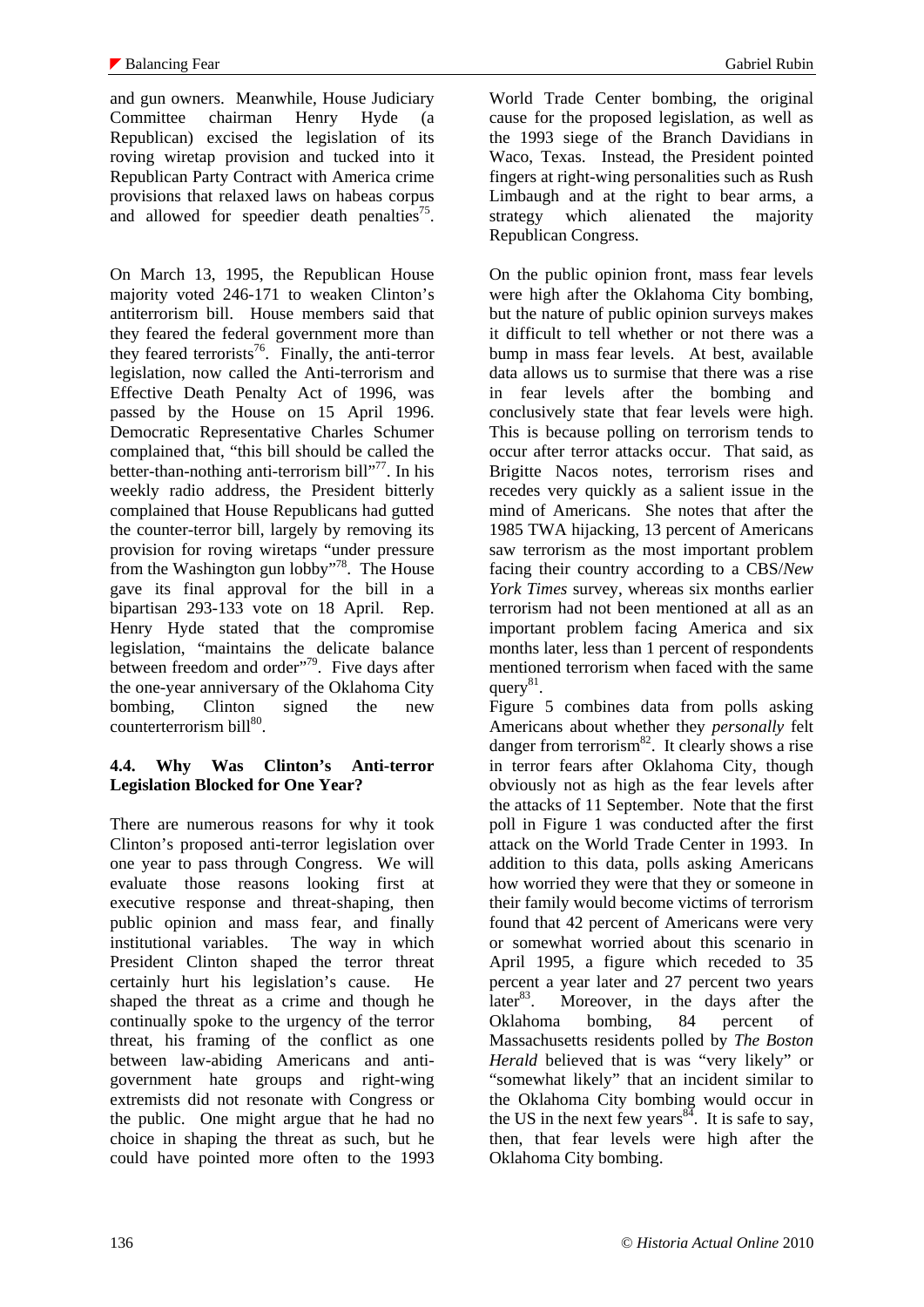

## **Figure 5**

There was also a public demand for government action after the Oklahoma bombing. This is indicated by polls that show that Americans were willing to trade liberties for security after the Oklahoma City bombing. An April 1995 *Los Angeles Times* survey found that 49 percent of Americans thought that it was necessary for the average person to give up civil liberties in order to bolster security after the Oklahoma City bombing compared to 43 percent who thought that curbing liberties was unnecessary.

Just as in the previous case, however, approval ratings were not in the executive's favor. President Clinton's approval rating after the Oklahoma City bombing was a paltry 45 percent according to the Harris Interactive poll. Moreover, Clinton's approval ratings saw no 'rally effect' after the terrorist incident in Oklahoma. Indeed, his average approval rating for 1995 was 47%, similar to his 46% average rating from the previous year<sup>85</sup>. Here it is important to emphasize that once again approval ratings seem to have played a big part in determining the fate of an executive's counterterror legislation.

All three political constellation variables contributed in explaining why Clinton was unable to push through his counter-terror bill through Congress. Recalling that these variables are legislative composition, party competition and political institution, let us look at the first one. In 1994, President Clinton's party lost more seats than in any midterm election since 1946: Democrats lost 54 seats and control of House for the first time in 40

years as well as nine Senate seats $86$ . The historic shift of power emboldened the GOP to

challenge Clinton, and also was indicative of a weak executive mandate. Party competition, as measured by temporal proximity to an election, also had something to do with why the legislation was blocked, as 1996 was a presidential election year and the head of Senate Republicans, Bob Dole, was running for president. Finally, the bicameral nature of the American legislature played a strong role in halting the quick passage of counter-terror legislation. As explained above, the Senate quickly passed Clinton's anti-terror bill after Oklahoma City, but the House halted its passage for a full year. Although many scholars have posited that presidential systems are more likely to lead to abuses of power, due to the presence of a more powerful executive $8^{\prime\prime}$ , here the legislative-executive antagonism inherent in the American system and particularly the existence of the bicameral legislature served as a strong check against executive power.

# **CONCLUSION**

In the majority of cases where large terrorist attacks lead to executives pushing for broad counterterror legislation, the executives get their way. The cases in this article exhibited the value of the following five factors. First, executive threat-shaping was once against bolstered as the independent variable in pushing counterterror legislation. Though both Clinton and Blair were blocked in their initial pursuits of legislation, they both eventually got most of what they wanted from their respective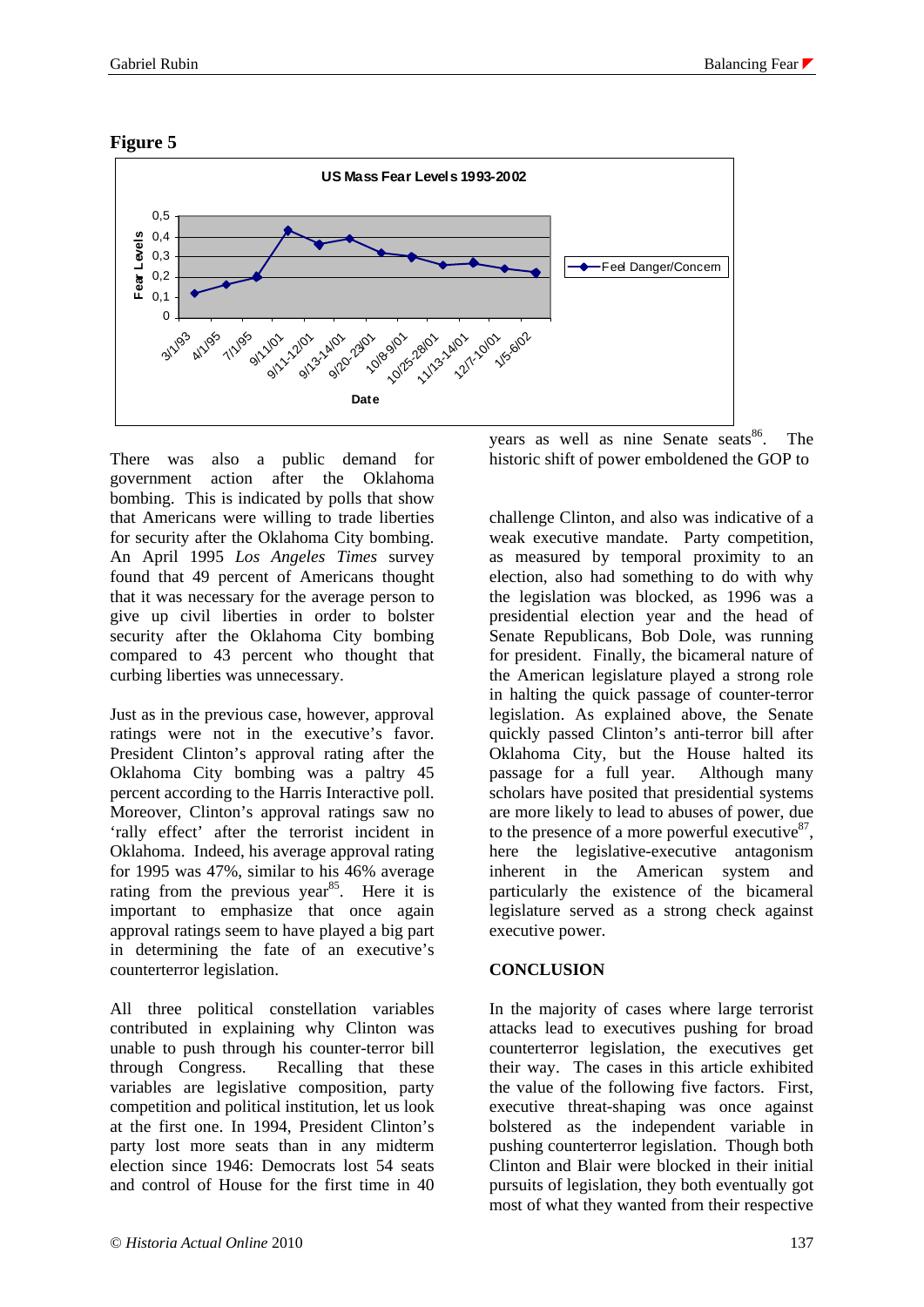legislatures though with a time delay. Shaping the terror threat as a law enforcement issue, or a crime, proved to be a hindrance to passing anti-terror law. Both Clinton and, at times, Blair framed the terror threat as a criminal matter and this framing simply made the threat appear less urgent and important. Second, also bolstering the importance of the executive in pushing post-terror attack responses, executive approval ratings proved to be critical in determining whether or not anti-terror laws would be passed. Neither case saw a rally 'round the leader' effect after the terror attack and both leaders examined had poor approval ratings both before and after the attacks. That said, mass fear levels, though a constant across cases, were clearly important in pushing the threat.

Third, the executive's mandate proved to be particularly important in these cases. Even with a favorable partisan composition of the government, Blair's mandate was weak given poor election results and a poor approval rating. Clinton's mandate, also given poor election results and a poor approval rating, was also weak. Fourth, political competition was heightened in the Clinton case, and arguably in the Blair case. For Clinton, impending elections emboldened opposition Republicans. For Blair, growing unrest within the Labour Party and calls for Gordon Brown to replace him as leader of the party created internal political competition. Finally, political institutions, previously found to be unimportant in the passage of counterterror legislation, were critical in shaping the Oklahoma City bombing case. The bicameral nature of the American legislature, rather than the presence of an office of the executive, created a strong and sufficient check on Bill Clinton's counterterror bill.

Given these findings, the above theory can be revised to look as it does below. In Figure 6, all of the variables remain the same with the exception of the constraint variables that appear below the executive response and threat-shaping independent variable. Instead of generally showing public opinion and mass fear levels constraining the executive, it has now been shown that executive approval ratings and mass fear levels constrain executive action. Furthermore, the political institutions variable has exhibited that proximity to elections, composition of government, temporary right-left government coalitions, and bicameral legislatures can stymie the passage of anti-terror legislation. The political institutions variable is here revised as political competition and number of checks on the executive. Political competition means both temporal proximity to election and internal competition within a party that, in a parliamentary system of government, may lead to a leadership change or the calling of a new election. Checks on government can come in the form of a bicameral legislature, a temporary coalition, or an opposition party controlling the legislature. Other cases may show that other checks are important, but it is clear that the more checks on the executive, the harder it will be for him to pass legislation. That said, these checks, such as the partisan composition of the legislature and temporary coalitions, are not necessarily etched into institutions. Rather some are institutional but most are borne out of the regular legislative process. By defining this constraint variable as "political competition and number of checks," I have taken account of the findings made here while allowing for future idiosyncratic outcomes in other cases.

# **Figure 6: Revised Theory**

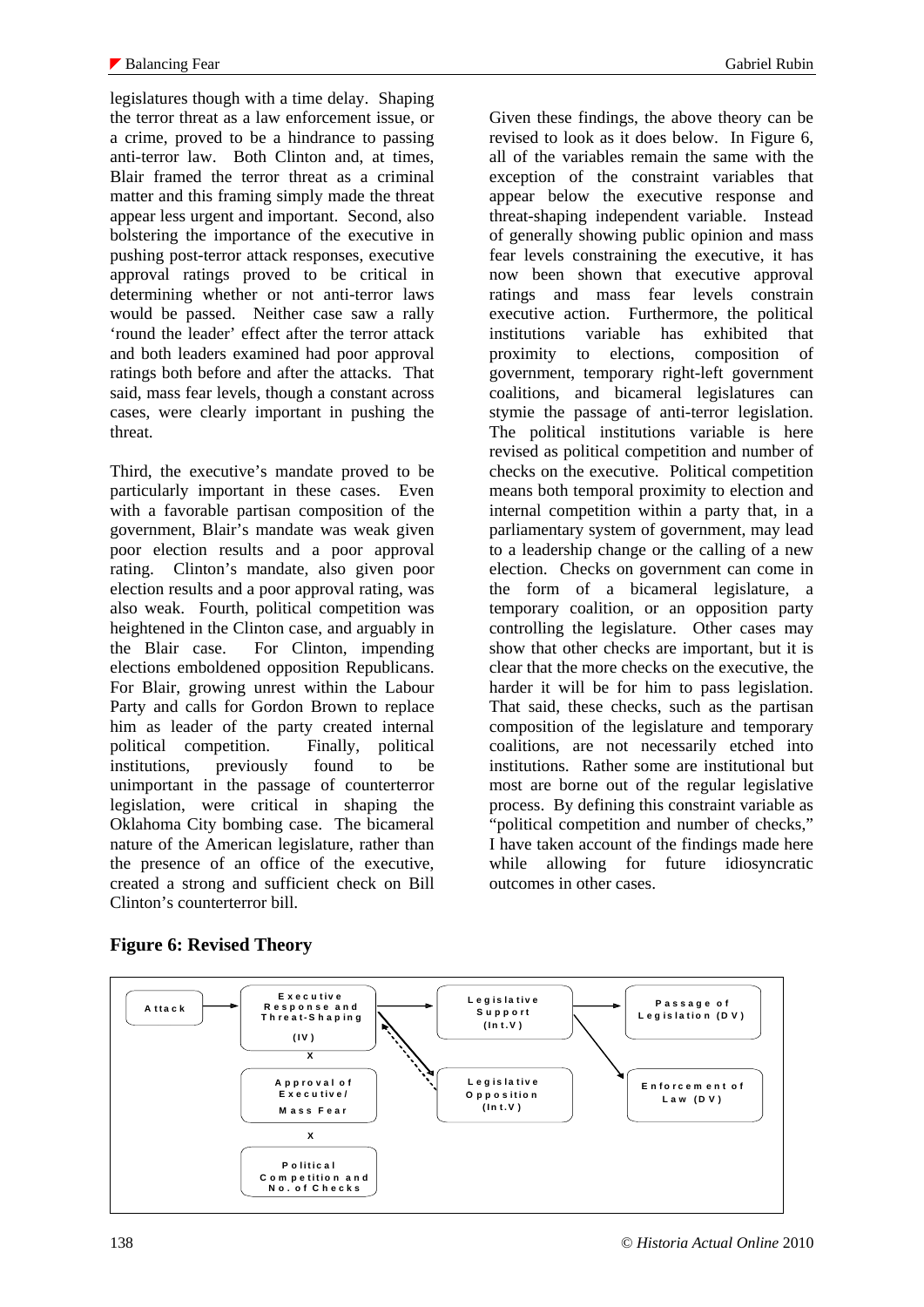Although stating that increased checks on government executives can stop civil libertyabridging legislation sounds heartening, most of the time counterterror laws get quickly passed after major terror attacks. The main factor behind the blocked passage of counterterror laws appears to be weak executive mandates, which allowed existing checks to take effect and new checks—in the form of right-left coalitions—to form. It remains to be seen whether a strong, well-liked executive can be blocked in his pursuit of liberty-reducing laws after a terror attack. Perhaps increased awareness about the debate surrounding trades of liberty-for-security in response to terrorism will embolden both members of government legislatures and their publics to stop chief executives from passing liberty-abridging laws. But what may ultimately be necessary is the rise of government leaders who have the strength to counsel patience and emphasize the values of our liberties after terror attacks occur. After all, terror attacks are fleeting, though terrible and tragic, events. But, the loss of liberties they too frequently portend can be permanent.

## **NOTES**

<sup>1</sup> Anderson, John Ward and Karen DeYoung. "Plot to Bomb U.S.-bound Jets is Foiled," *The Washington Post*, 11 August 2006, http://www.washingtonpost.com/wp-

dyn/content/article/2006/08/10/AR2006081000152. html. For more on the August 10, 2006 bomb plot see *The Washington Post's* archive on this story at http://www.washingtonpost.com/wp-

dyn/content/linkset/2006/08/10/LI2006081000789.

html. On militant Islam and the terror threat in Britain see Sciolino, Elaine and Stephen Grey, "British Terror Trial Traces a Path to Militant Islam," *The New York Times*, 26 November 2006, http://www.nytimes.com/2006/11/26/world/europe/ 26crevice.html and "1,166 anti-terror arrests net 40 convictions," *The Guardian*, 5 March 2007, http://www.guardian.co.uk/print/0,,329735333- 111274,00.html.

2 Byman, Daniel. *The Five Front War: The Better Way to Fight Global Jihad*. (Hoboken, NJ: John Wiley & Sons 2007), pg. 8.

3 Singh, Ujjwal Kumar. *The State, Democracy and Anti-Terror Laws in India*. (Thousand Oaks, CA: Sage Publications 2007), pg. 14; In.Rediff.com, "It is goodbye to PoTA," 18 September 2004, http://in.rediff.com/news/2004/sep/18spec1.htm;

For full text of the Prevention of Terrorism Act see http://www.satp.org/satporgtp/countries/india/docu ment/actandordinances/POTA.htm.

4 See Singh, *The State, Democracy and Anti-Terror Laws in India*, pgs. 22-6; for text of Japan's Antiterrorism Special Measures Law see http://www.kantei.go.jp/foreign/policy/2001/antiterrorism/1029terohougaiyou\_e.html.

<sup>5</sup> The bill outlawed the IRA, extended powers of arrest and detention, and limited the movement of people into and within the United Kingdom. The PTA allowed the police to arrest suspected terrorists without warrant for an initial 48 hours and for an additional five days with permission of the Secretary of State. For more information, see: Donohue, Laura K. *Counter-Terrorist Law and Emergency Powers in the United Kingdom 1922- 2000*. (Dublin, Ireland: Irish Academic Press 2001), pg. 207, 217.

6 Donohue, *Counter-Terrorist Law and Emergency Powers*, pg. 218.

 BBC News, "1974 October: Wilson makes it four,"

http://news.bbc.co.uk/hi/english/static/vote2001/in\_ depth/election\_battles/1974o\_over.stm.

<sup>8</sup> For detailed descriptions of each bombing and a subway map of the attacks see http://www.guardian.co.uk/flash/0,,1538819,00.htm

1.<br><sup>9</sup> See CNN's report on the London bombings at http://www.cnn.com/SPECIALS/2005/london.bom bing/ as well as The Guardian Online's report at http://www.guardian.co.uk/uk/july7 for more details.

10 See

http://www.guardian.co.uk/flash/0,,1544853,00.htm l.

<sup>11</sup> See, for instance, Chance, Matthew, "Britain's Home-grown Terrorists," CNN.com, 14 July 2005, http://www.cnn.com/2005/WORLD/europe/07/14/h omegrown.terror/.

 $12$  For a full report on the bombings and on the possible foreign connections of the bombers see the House of Commons' "Report of the Official Account of the Bombings in London on  $7<sup>th</sup>$  July 2005," (London: The Stationery Office, May 2006). Pages 20-21 deal with foreign connections of the bombers.

<sup>13</sup> On the bombers, see BBC News, "The London Bombers: Key Facts," 21 July 2005, http://news.bbc.co.uk/2/hi/uk\_news/4676861.stm.

<sup>14</sup> CBS News, "Video: 2 London Bombers were al-Qaeda," 7 July 2006, http://www.cbsnews.com/stories/2006/07/07/terror/ main1784741.shtml.

<sup>15</sup> CNN.com, "Horror of 7/7 Attacks Remembered," 7 July 2006, http://www.cnn.com/2006/WORLD/europe/07/07/l ondon.bombings/index.html.

<sup>16</sup> I would like to thank Norma Connolly of Montclair State University for making this point.

17 Blair, Tony, "PM's Statement on London explosions", 7 July 2005, http://www.number-10.gov.uk/output/Page7853.asp.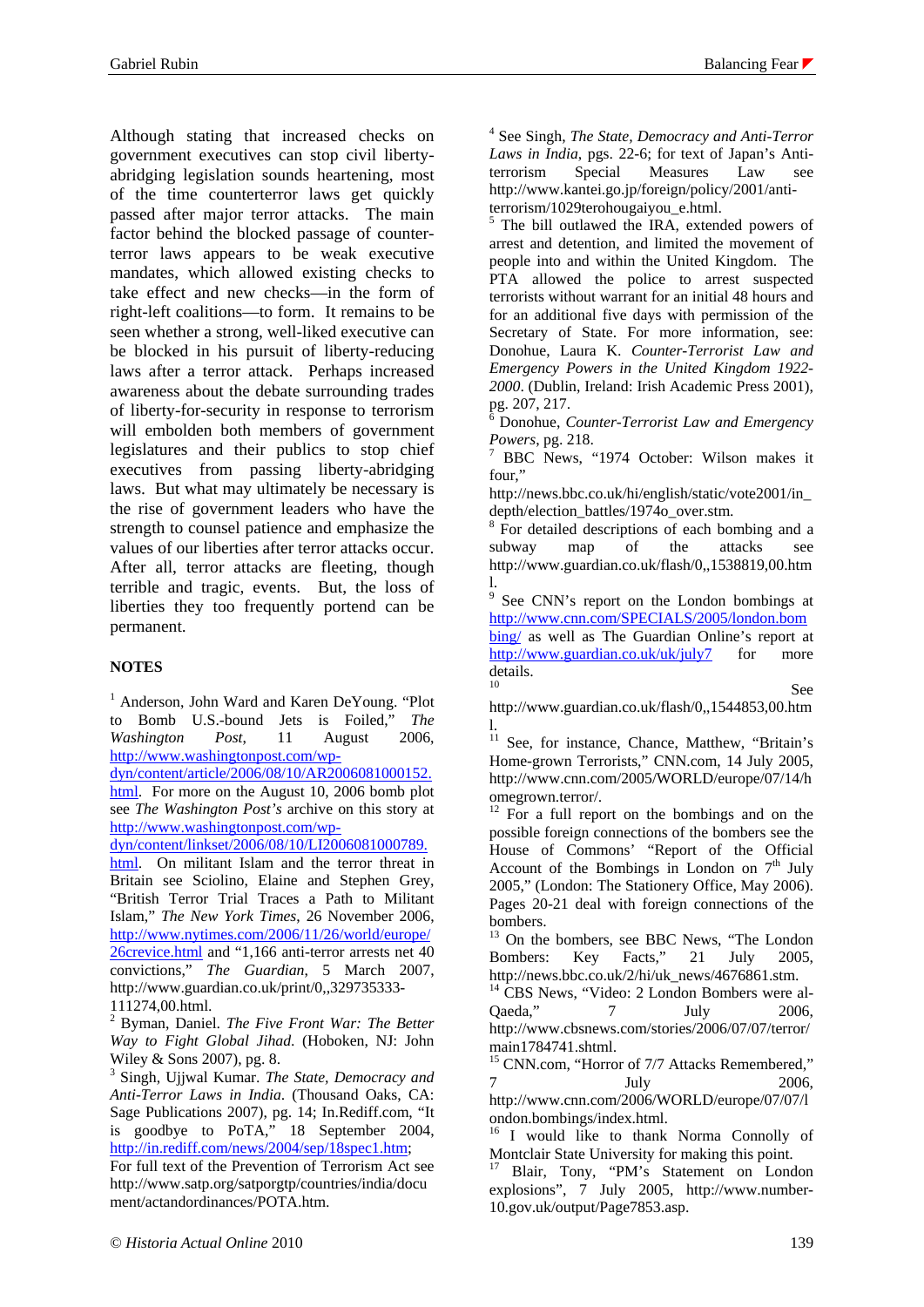<sup>18</sup> Blair, Tony. "Statement to Parliament on the London Bombings," 11 July 2005, http://www.number-

10.gov.uk/output/Page7903.asp.

<sup>19</sup> "Blair: World slept after 9/11," CNN.com, 26 July 2005,

http://www.cnn.com/2005/WORLD/europe/07/26/l ondon.politicians/index.html.

 $20$  Regan, Tom. "Britain unveils new antiterrorism legislation," *The Christian Science Monitor*, 13 October 2005.

21 Reynolds, Paul. "Bomber video 'points to al-Qaeda,'" BBC News, 2 September 2005, http://news.bbc.co.uk/go/pr/fr/-

/2/hi/uk\_news/4208250.stm.

<sup>22</sup> MacLeod, Catherine. "Blair holds firm on 90-day detentions," *The Herald* (Glasgow), 4 November 2005.

<sup>23</sup> BBC News, "Blair facing crunch terror vote," 9 November 2005, http://news.bbc.co.uk/go/pr/fr/- /1/hi/uk\_politics/4419970.stm.

<sup>24</sup> Brown, Colin and Andy McSmith, "Blair to face his MPs head on to shore up faltering authority,"

*The Independent* (London), 5 November 2005. 25 Hinsliff, Gaby and Ned Temko. "Blair prepares to surrender on terror laws," *The Observer*, 6 November 2005.

26 Brown, Colin. "Blair Faces Angry Rebel MPs with an offer of Terror Bill Compromise," *The* 

*Independent*, 7 November 2005.<br><sup>27</sup> Wintour, Patrick and Tania Branigan. "Ministers stay firm on 90-day detention plan," *The Guardian*, 8 November 2005.

<sup>28</sup> Summers, Deborah. "Why the police should have explained that 90-day demand," *The Herald*, 10 November 2005.

29 "The 90 Days Battle," *The Independent*, 9 November 2005.

30 VOA News, "British Parliament Rejects Blair's Anti-Terror Legislation," GlobalSecurity.org, 9 November 2005.

http://www.globalsecurity.org/security/library/news

/2005/11/sec-051109-voa04.htm; Grice, Andrew. "House of Commons 4:56PM: The Moment Tony Blair Lost his Authority," *The Independent*, 10 November 2005.

<sup>31</sup> Glover, Julian and Patrick Wintour. "terror defeat: How the vote was lost," *The Guardian*, 10 November 2005.

32 CNN.com, "Blair: I will resign within a year," http://www.cnn.com/2006/WORLD/europe/09/07/b<br>irtian.blair/index.html. 7 September 2006.

<sup>33</sup> Blair, Tony. "'Clash about civilisations' speech," http://www.number-

10.gov.uk/output/Page9224.asp.

<sup>34</sup> Rubin, Gabriel, "Freedom and Order: How Democratic Governments Abridge Civil Liberties after Terrorist Attacks—and Why Sometimes they Don't," MIT Dissertation, chapter 5.

<sup>35</sup> Philip Gordon describes Great Britain's typical response to terror as a "model" for restrained societal reactions to terrorism in Gordon, Philip H.

"Can the War on Terror be Won?; How to Fight the Right War," *Foreign Affairs*, 86:6 (Nov./Dec. 2007).

<sup>36</sup> This data was compiled from polls from three different agencies on the likelihood of terror attacks occurring in Great Britain. These polls included a February 2004 Harris poll which asked Britons: "How likely do you think it is that there will be a major terrorist attack in this country in the next twelve months?"; three MORI polls taken between early July and late September 2005 which asked: "How likely do you think it is that London will experience another terrorist attack in the near future?"; and an ICM/Guardian poll taken in June 2006 which asked respondents about the likelihood that the UK will suffer another terrorist attack in the next 12 months at the hands of Muslim extremists.

 $37$  Here the public's perceptions of the likelihood of a major terror attack occurring in the near future are used as a proxy for mass fear levels. In this study, data on public perceptions of the likelihood of terror attacks occurring and of becoming victims of terror attacks are compiled and used as proxies of what I call "mass fear levels." The logic behind this methodology is that the salience of terror attacks in people's minds is an important component of the fear terrorists seek to inflict upon democratic publics. When people feel safe, they believe that the likelihood of attacks is low. When people fear something, they exaggerate its likelihood for more on this argument see chapter 2. 38 "Two British parties claim win as anti-terror law

takes effect," *USA Today*, 11 March 2005, http://www.usatoday.com/news/world/2005-03-11 britain-terror-bill\_x.htm.

Porter, Henry. "Blair's Big Brother Legacy," *Vanity Fair*, July 2006, http://www.vanityfair.com/politics/features/2006/07 /blair200607.

<sup>40</sup> "Angry clashes over terror plans," BBC News, 23 February 2005, http://news.bbc.co.uk/go/pr/fr/- /1/hi/uk\_politics/4289349.stm; Assinder, Nick, "Terror Bill faces more trouble," BBC News, 1 March 2005,

http://news.bbc.co.uk/1/hi/uk\_politics/4303869.stm. 41 Porter, "Blair's Big Brother Legacy"; UK Home Office, "ID Cards," http://www.homeoffice.gov.uk/passports-andimmigration/id-cards/.

 $42$  BBC News, "Britain is surveillance society," 2 November 2006.

http://news.bbc.co.uk/1/hi/uk/6108496.stm.

43 Ballard, James David. *Terrorism, Media and Public Policy: The Oklahoma City Bombing*. (Cresskill, NJ: Hampton Press, Inc. 2005), pg. 36; CNN.com, "The Oklahoma City Bombing," http://www.cnn.com/US/OKC/bombing.html;

CNN.com, "The worst terrorist attack on US soil: April 19, 1995," 30 December 1995, http://www.cnn.com/US/OKC/daily/9512/12- 30/index.html.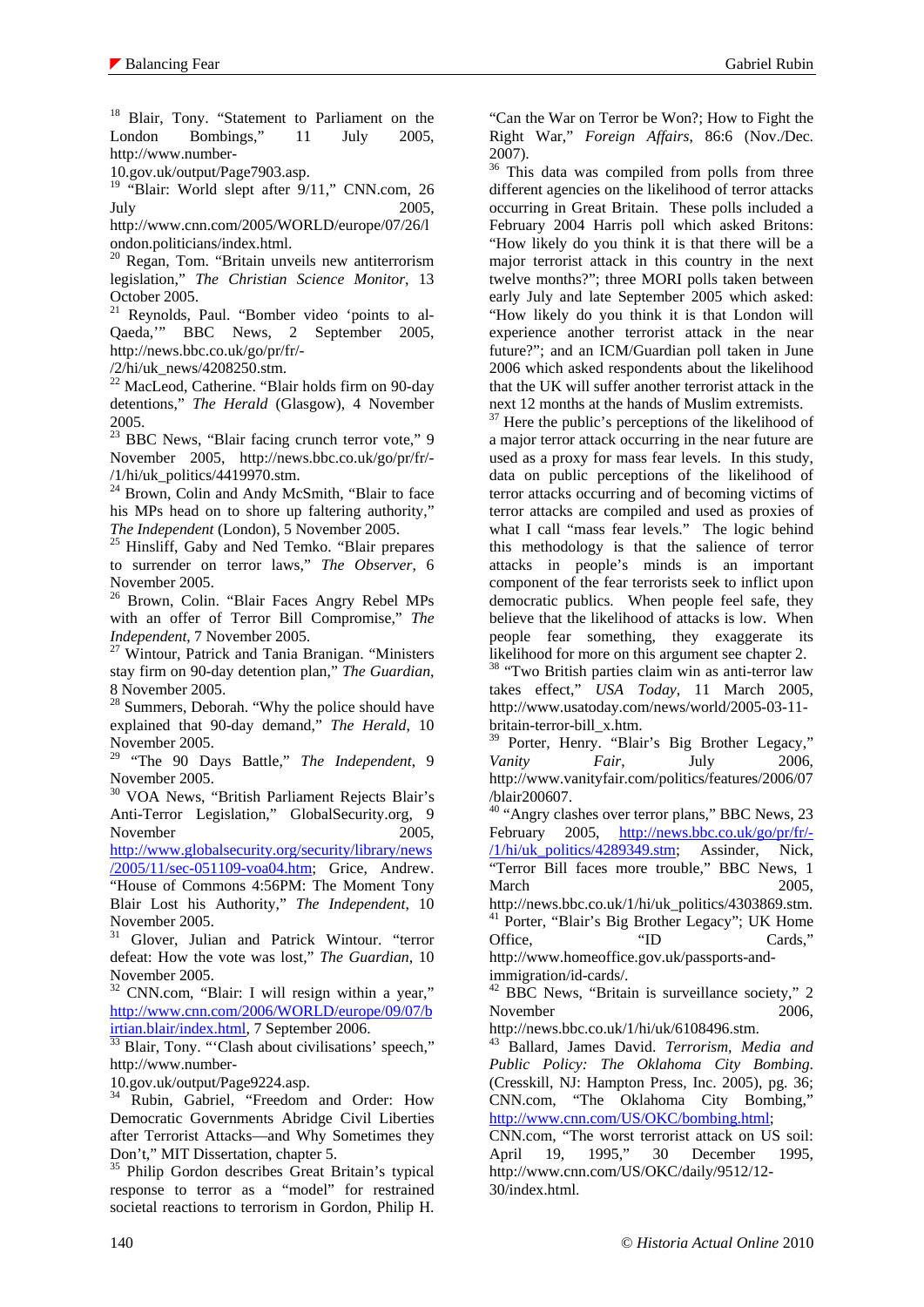44 Ballard, *Terrorism, Media and Public Policy*, pg. 91; Nacos, Brigitte L. and Oscar Torres-Reyna. *Fueling Our Fears: Stereotyping, Media Coverage, and Public Opinion of Muslim Americans*. (New York: Rowman & Littlefield Publishers 2007), pg. 1.

<sup>45</sup> "Clinton Orders Step-up of Security after Blast," *Omaha World Herald*, 21 April 1995. 46 Ramirez, Debbie. "Muslims fear renewed

prejudice as speculation centers on Mideast terrorism," *Fort Lauderdale Sun-Sentinel*, 21 April 1995.

47 "Clinton Orders Step-up of Security after Blast," *Omaha World Herald*, 21 April 1995. 48 William J. Clinton, "Oklahoma Bombing

Memorial Prayer Service Address," 23 April 1995, http://www.americanrhetoric.com/speeches/wjcokla homabombingspeech.thm.

49 "Clinton Assails Militias for Anti-American Stance," *Buffalo News*, 2 May 1995.<br><sup>50</sup> William J. Clinton, "Remarks by President

Clinton at Michigan State University," 5 May 1995, http://www.clintonfoundation.org/legacy/050595-

speech-by-president-at-michigan-state.htm.

 $5\overline{1}$  Farrell, John Aloysius. "President Condemns Extremists," The Boston Globe, 6 May 1995.

<sup>52</sup> "Act of Terror Forces Nation to Focus on Tighter

Security," *The Buffalo News*, 21 April 1995.<br><sup>53</sup> O'Clery, Conor. "Clinton calls for tough new laws on terrorism," 24 April 1995, *The Irish Times*.

<sup>54</sup> Cole, David and James X. Dempsey. *Terrorism and the Constitution: Sacrificing Civil Liberties in the Name of National Security*. (New York: The New Press 2006), pg. 125.

<sup>55</sup> Lewis, Neil A. "Clinton Plan Would Broaden FBI Powers," *The New York Times*, 25 April 1995.

<sup>56</sup> "Republican relativism: wiretap flip-flop," http://www.tpmcafe.com/node/29838;

Congressional Record, "Comprehensive Antiterrorism Act of 1995," 13 March 1996 (House), pgs. H2129-H2190; Dempsey and Cole,

*Terrorism and the Constitution*, pg. 134. 57 Dempsey and Cole, *Terrorism and the* 

*Constitution*, pgs. 136-7. 58 Dempsey and Cole, *Terrorism and the Constitution*, pg. 139.

59 Dempsey and Cole, *Terrorism and the* 

*Constitution*, pg. 144.<br><sup>60</sup> Dempsey and Cole, *Terrorism and the Constitution*, chapter 10.

<sup>61</sup> Kane, Mary. "Clinton Blames Rhetoric of the Ultra-Right," *Times-Picayune* (New Orleans), 26 April 1995.

Sallee, Rad. "Anti-terrorism proposal spurs fears of attacks on civil liberties," *The Houston Chronicle*, 26 April 1995. 63 Clayton Jr., William E. "Senate condemns

'heinous' attack," *The Houston Chronicle*, 26 April 1995.

64 Freedland, Jonathan. "Oklahoma Suspect 'Seen in Bomb Truck,'" *The Guardian* (London), 28 April 1995.

65 LaBaton, Stephen. "Data Show Federal Agents Seldom Employ Surveillance Authority against

Terrorists," *The New York Times*, 1 May 1995.<br><sup>66</sup> Holland, S. "Clinton Condemns Ultra-Right<br>Groups," *Herald Sun*, 3 May 1995.

<sup>67</sup> Harris, John F. "Clinton Criticizes Congress for Delay on Post-Bombing Anti-Terrorism Bill," *The* 

*Washington Post*, 1 June 1995.<br><sup>68</sup> "Anti-terror legislation floundering, Dole says,"

*St. Petersburg Times*, 5 June 1995.<br><sup>69</sup> Gray, Jerry. "Senate Approves Anti-terror Bill by<br>a 91-to-8 Vote," *The New York Times*, 8 June 1995.

<sup>70</sup> "A Hasty Response to Terrorism," *The New York Times*, 9 June 1995.<br><sup>71</sup> "Bill Builds Muscle to Fight Terrorists," *Herald* 

*Sun*, 22 June 1995. 72 McDonald, Greg. "Clinton exhorts foes to set

aside ideology," *The Houston Chronicle*, 20 August 1995.

73 Gephardt, Richard. "The Antiterrorism Act of 1995," Congressional Record (House of Representatives), 15 May 1995, pg. E1039.

74 See, for example, Charles Schumer, "Bringing the Terrorism Bill to the Floor," Congressional Record (House of Representatives), 15 December 1995, Pg. E2417.

<sup>75</sup> Marquand, Robert and Sam Walker. "Revised Antiterrorism Bill Rides Again," *The Christian Science Monitor*, 12 March 1996. The Contract with America was a list of promises that Republican Party candidates ran on in the 1994 electoral campaign; it was credited with helping the Republicans gain control of the House of Representatives for the first time in 40 years. For more information, see: http://www.house.gov/house/Contract/CONTRACT

<sup>76</sup> "House Guts Anti-terrorism Law; Members cite

Fear of Government," *Plain Dealer* (Cleveland), 14 March 1996.

<sup>77</sup> "Anti-terrorism Law Expected to Pass this Week," *Newsday*, 16 April 1996.<br><sup>78</sup> Editorial, "A Terrible Bill," *The Pittsburgh Post-*

*Gazette*, 18 April 1996.<br><sup>79</sup> Dewar, Helen. "Clinton to Sign Terrorism Bill

Despite Lack of Enforcement Provisions, Aide

Says," *The Washington Post*, 19 April 1996. 80 Kuttler, Hillel. "Clinton signs bill aimed at dealing 'mighty blow' to terror," *The Jerusalem* 

*Post*, 25 April 1996.<br><sup>81</sup> Nacos, Brigitte L. *Terrorism & the Media: From the Iran Hostage Crisis to the Oklahoma City Bombing*. (New York: Columbia University Press 1994), pg. 70.

<sup>82</sup> The data comes from March 1993 and April 1995 Gallup/CNN/*USA Today* polls asking respondents, "Do you personally feel any sense of danger from terrorist acts where you live and work, or not?" and CBS/*New York Times* polls from 9/11/2001 to early January 2002 which asked Americans, "Would you say you personally are very concerned about a terrorist attack in the area where you live, or not?"